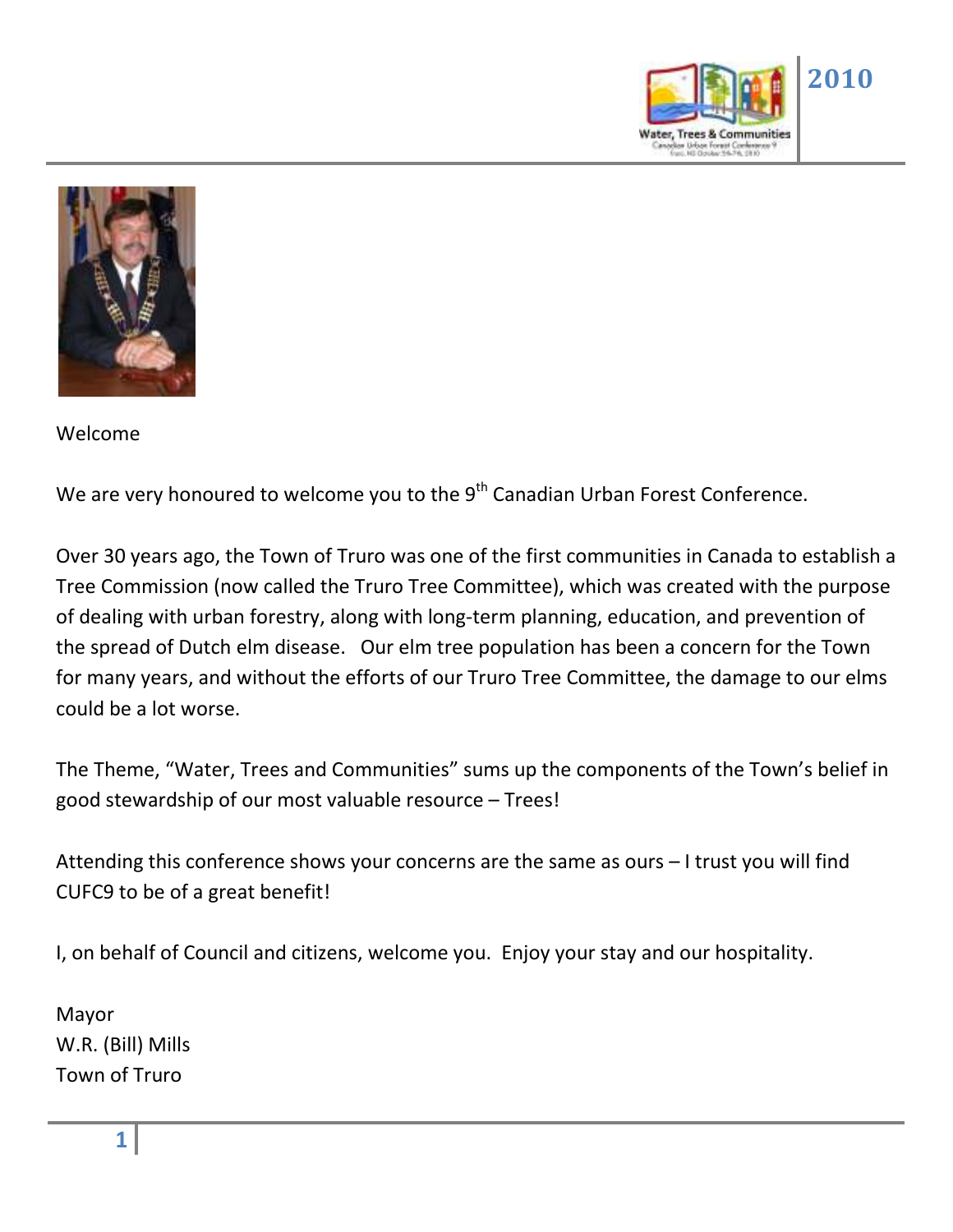



I would like to extend a warm welcome to the Canadian Urban Forest Conference and thank you for choosing our town to hold this year's discussions on watershed management and protection.

Truro's forest includes beautiful old growth hemlocks and red spruce and over 400 hectares of forest in our town's treasure, Victoria Park. This provides us with excellent quality for our municipal water. Please take the time to enjoy the beautiful colours of autumn as you explore our town and province.

Warm Regards,

Lenore Zann MLA Truro - Bible Hill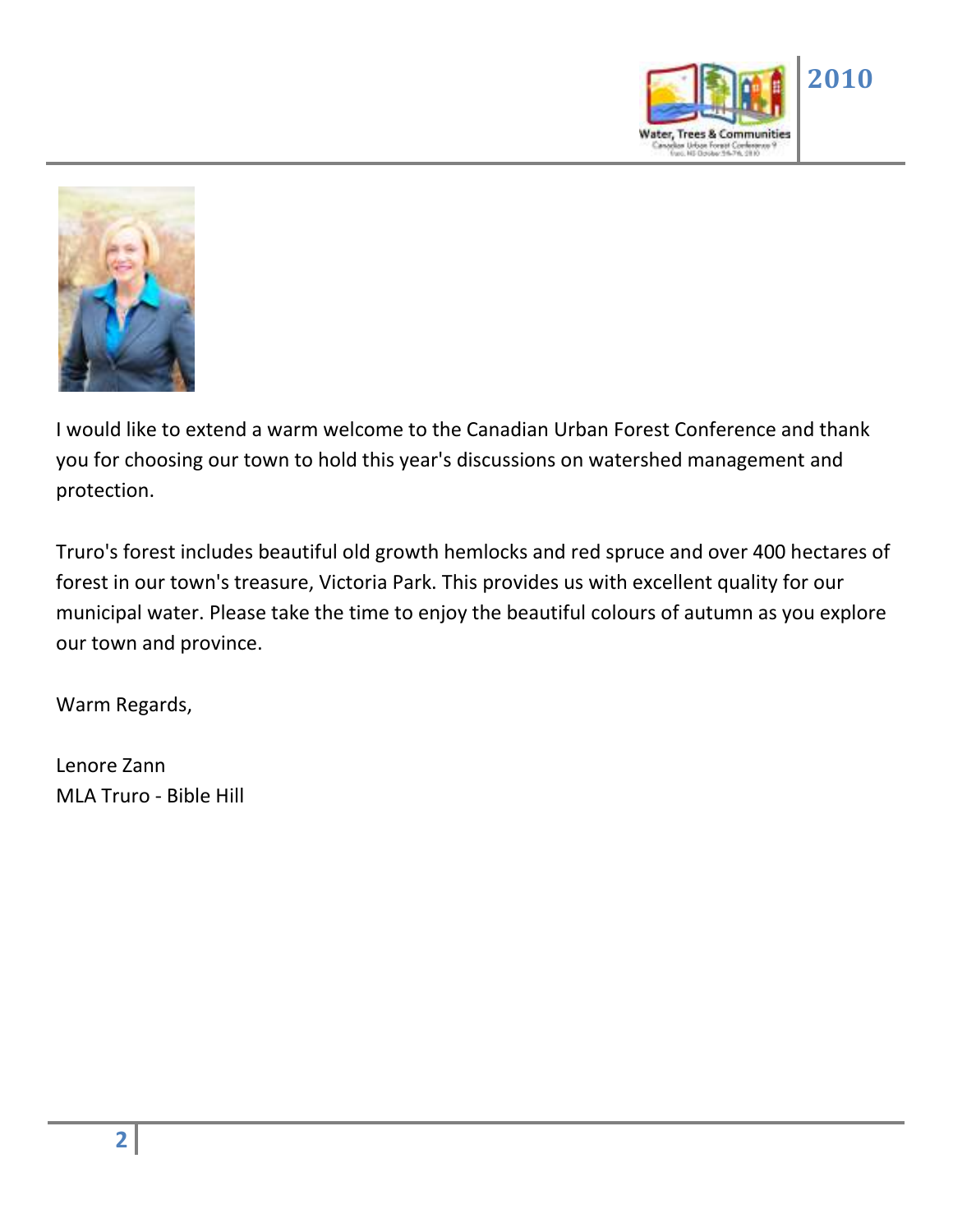



Welcome to Truro – the little town with the big urban forest heart!

We are proud to help bring you the  $9<sup>th</sup>$  Canadian Urban Forest Conference. Since our inaugural conference in Winnipeg in 1993, we have sought to bring the best minds in urban forests to you every two years.

The theme of "Water, Trees and Communities" couldn't be better timed. More Canadians are living in urban areas than ever before. Maintaining urban forests is crucial in managing the toughest environmental issues of our time: air quality, heat islands and yes,c lean water.

As clean water continues to be a scarce global resource, the science of managing the forests which sustain this precious commodity will be a skill in increasingly higher demand. On behalf of our Board of Directors, Staff and Community Advisers, we would like to thank the hard working, and always pleasant CUFC9 Steering Committee for organizing this great conference.

And finally, thank you, the participant of this conference for giving up your time to support the future of Canada's urban forests.

Michael Rosen, R.P.F. President, Tree Canada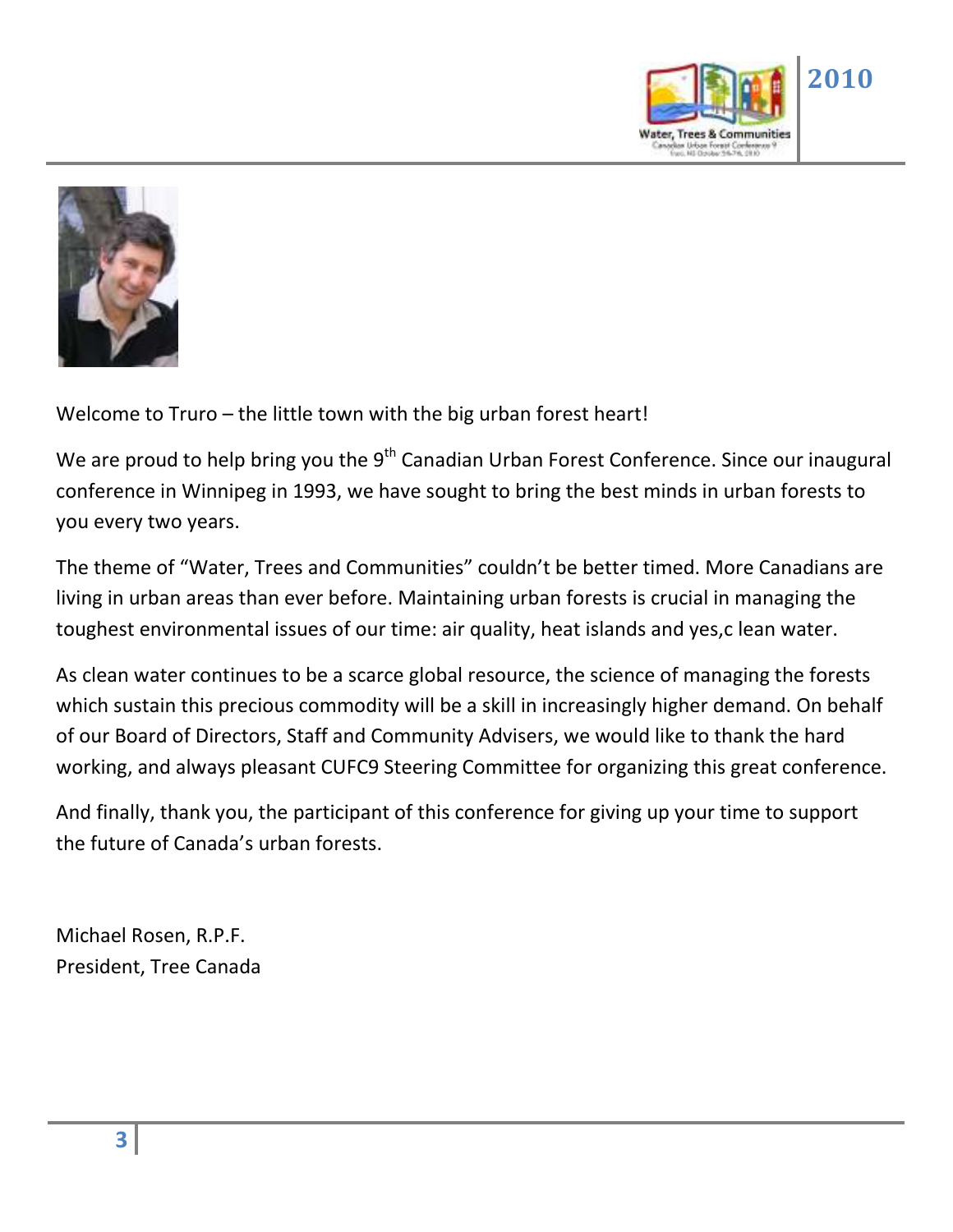



On behalf of the province of Nova Scotia, it is my pleasure to welcome you to the ninth Canadian Urban Forest Conference. We are honoured and proud to be the host province.

Tree Canada and the Town of Truro have developed a program that focuses on the urban ecosystem – in particular the importance of trees and watersheds in our communities.

There will be opportunities for you to learn new strategies and techniques to improve or repair wetlands, parks and forests. You'll have the chance to tour parks, streets and forests to see our natural landscapes and diverse ecosystems, and discover innovative techniques used in our communities.

Conferences like yours encourage discussion, information sharing, and education in nature's classroom, and will ultimately improve how we manage and maintain our urban forests.

I would like to extend my best wishes the show organizers, exhibitors, and participants for a very successful event.

John MacDonell

Minister of Natural Resources

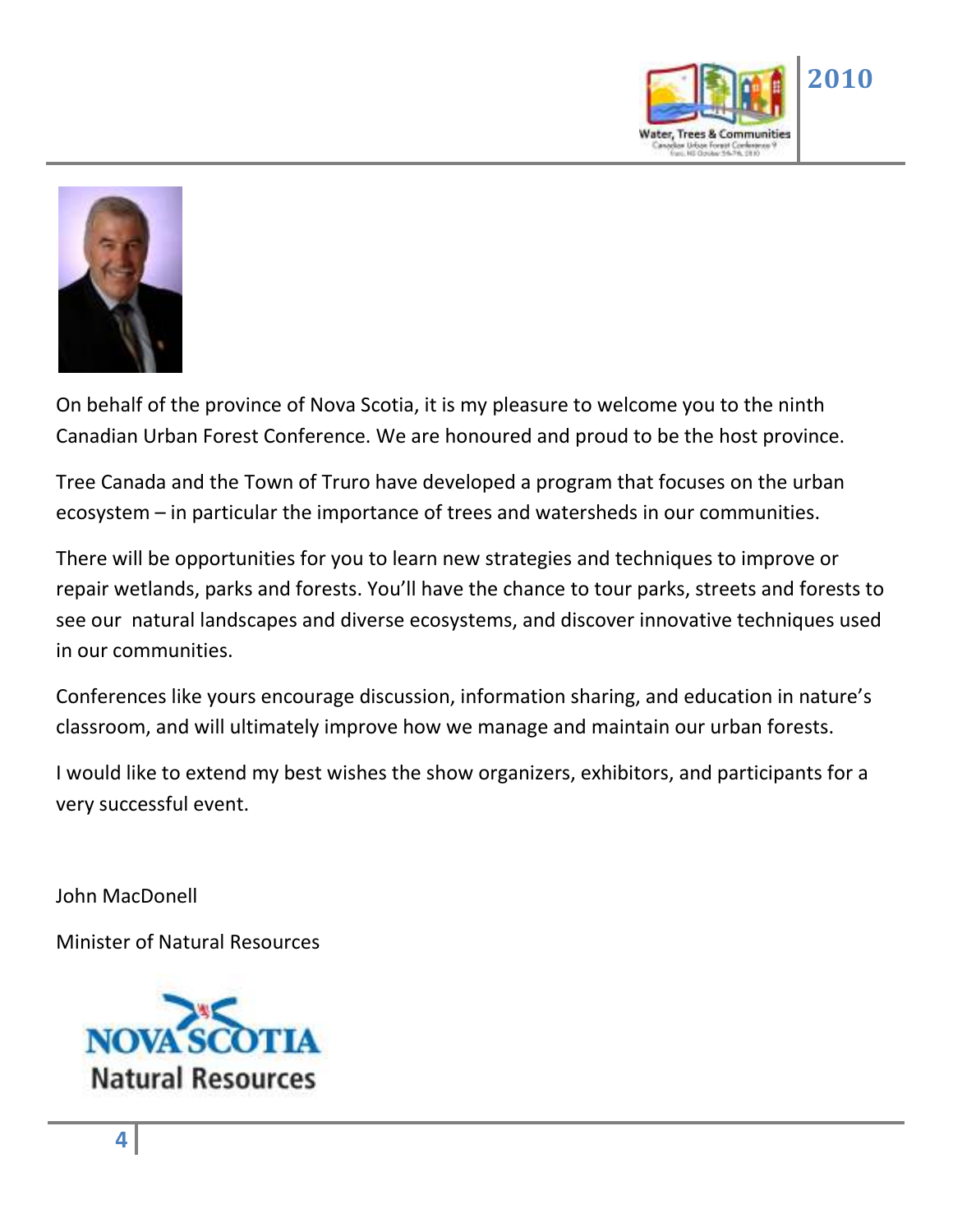

## Conference Centre Floor Plan

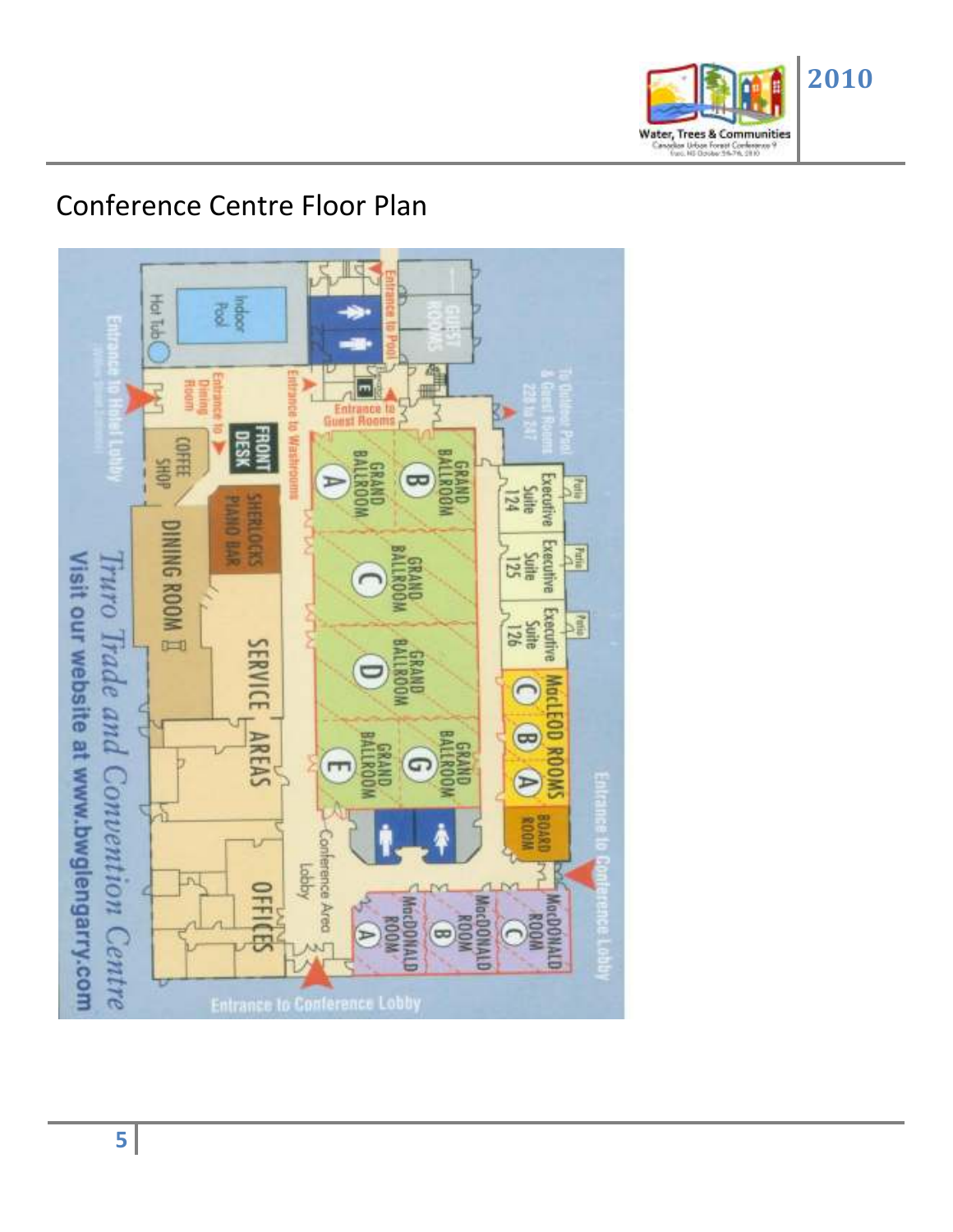

## Schedule of Events

## Monday, October 4 – Pre Conference Activities

| 8:30AM  | 4:30PM    | MacLeod AB            | Tree Canada Board Meeting         |
|---------|-----------|-----------------------|-----------------------------------|
| 12:50PM | 1:50PM    | Truro Elementary      | Ask Me If I'm a Tree Play         |
| 6:00PM  | 8:00PM    | Lobby                 | Registration                      |
|         |           | <b>Grand Ballroom</b> |                                   |
| 7:00PM  | $9:00$ PM | EG                    | Meet & Greet Wine & Cheese Social |

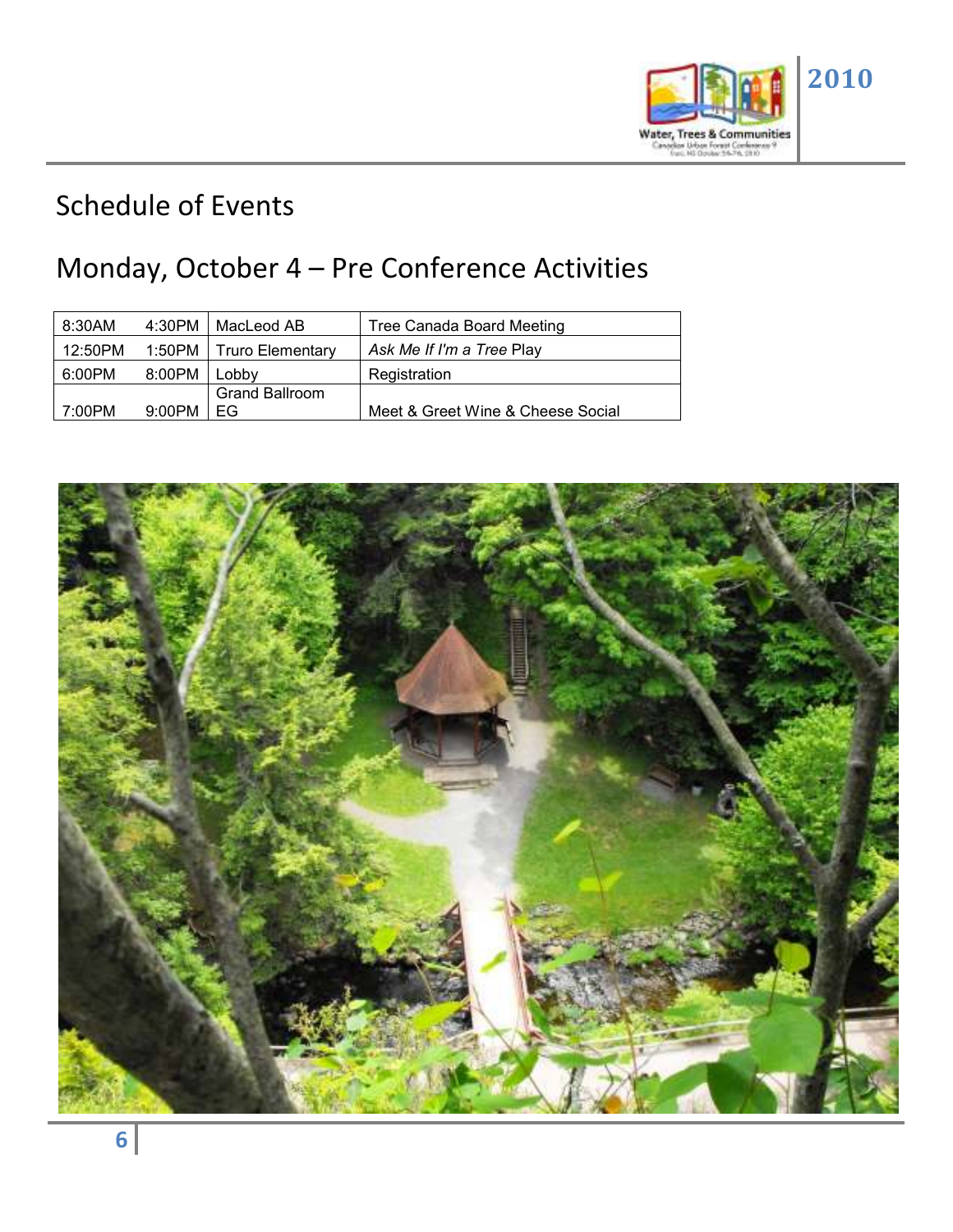

# Tuesday, October 5

| $\overline{7}:00$<br>AM | 8:30<br>AM        | <b>Grand Ballroom</b><br>DEG                                    | Mayor's Breakfast                                                                    |
|-------------------------|-------------------|-----------------------------------------------------------------|--------------------------------------------------------------------------------------|
| 8:30                    | 5:00              |                                                                 |                                                                                      |
| AM                      | <b>PM</b>         | Lobby                                                           | Registration - open all day                                                          |
| 8:00                    | 5:00              | MacDonald                                                       |                                                                                      |
| AM<br>9:00              | PM<br>9:30        | Room<br><b>Grand Ballroom</b>                                   | Trade Show Opens - runs all day (Coffee & Tea served)                                |
| AM                      | AM                | <b>ABC</b>                                                      | Welcome - Tree Canada and Host Committee Chair                                       |
| 9:30                    | 10:45             | <b>Grand Ballroom</b>                                           | Keynote: The Future of Urban Forestry - Dr. David Nowak (USDA Forest                 |
| AM                      | AM                | <b>ABC</b>                                                      | Service) traduction simultanée (TS*)                                                 |
| 10:45                   | 11:00             | MacDonald                                                       |                                                                                      |
| AM<br>11:00             | PM<br>12:00       | Room                                                            | <b>Nutrition Break</b>                                                               |
| AM                      | <b>PM</b>         | <b>Speaker Session #1 (Concurrent)</b>                          |                                                                                      |
|                         |                   | <b>Grand Ballroom</b><br>AB                                     | Tree Care from the Ground Down - New Data - Ed Gilman (University of<br>Florida) TS* |
|                         |                   | <b>Grand Ballroom</b><br>C                                      | Trees Protecting Watersheds - Martin Neumann (Grand River Conservation<br>Authority) |
| 12:00<br><b>PM</b>      | 1:30<br>PM        | MacDonald<br>Room                                               | Tradeshow & Lunch Break (on your own)                                                |
| 1:30<br><b>PM</b>       | 2:30<br><b>PM</b> | <b>Speaker Session #2 (Concurrent)</b>                          |                                                                                      |
|                         |                   | <b>Grand Ballroom</b>                                           | The Use of Trees for Restoring Aquatic Sites - Glenn Harrington (Harrington          |
|                         |                   | AB<br><b>Grand Ballroom</b>                                     | McAvon) traduction simultanée                                                        |
|                         |                   | С                                                               | Designing Sites for Sustainable Urban Trees - Ed Gilman                              |
| 2:30                    | 3:15              |                                                                 |                                                                                      |
| <b>PM</b>               | PM                | <b>Speaker Session #3 (Concurrent)</b><br><b>Grand Ballroom</b> |                                                                                      |
|                         |                   | AB                                                              | UFORE Update and Changes - David Nowak (USDA Forest Service) TS*                     |
|                         |                   | <b>Grand Ballroom</b>                                           |                                                                                      |
|                         |                   | C                                                               | Stormwater Parks - Dr. Robert France (Nova Scotia Agricultural College)              |
| 3:15<br>PM              | 3:30<br>PM        | MacDonald<br>Room                                               | <b>Nutrition Break</b>                                                               |
| 3:30                    | 5:00              |                                                                 |                                                                                      |
| <b>PM</b>               |                   |                                                                 |                                                                                      |
|                         | <b>PM</b>         | <b>Speaker Session #4 (Concurrent)</b>                          |                                                                                      |
|                         |                   | <b>Grand Ballroom</b><br>AB                                     | 3:30 Building Community One Tree at a Time - David Tracey(Tree City)                 |
|                         |                   |                                                                 | 4:15 A Forest Runs Through It - Michael James (DeepRoot Canada)                      |
|                         |                   | <b>Grand Ballroom</b>                                           |                                                                                      |
|                         |                   | С                                                               | <b>Voluntary Presentations:</b>                                                      |
|                         |                   |                                                                 | Climate Change Impacts: James Steenberg                                              |
|                         |                   |                                                                 | <b>ENGO's Engaging Citizens: Jenn Ross</b>                                           |
|                         |                   |                                                                 | Planting Street Trees: Stan Kochanoff                                                |
| 5:00                    | 6:00              |                                                                 |                                                                                      |
| <b>PM</b>               | <b>PM</b>         |                                                                 | Supper (on your own)                                                                 |
| 6:00<br>PM              | 7:30<br>PM        | <b>Grand Ballroom</b><br>AB                                     | Canadian Urban Forest Network Workshop: Facilitated by Andy Kenney and<br>Mike Rosen |
| 8:00<br>PM              | 11:00<br>PM       | <b>Grand Ballroom</b><br><b>DEG</b>                             | Alexander Keith's Kitchen Party featuring The Privateers                             |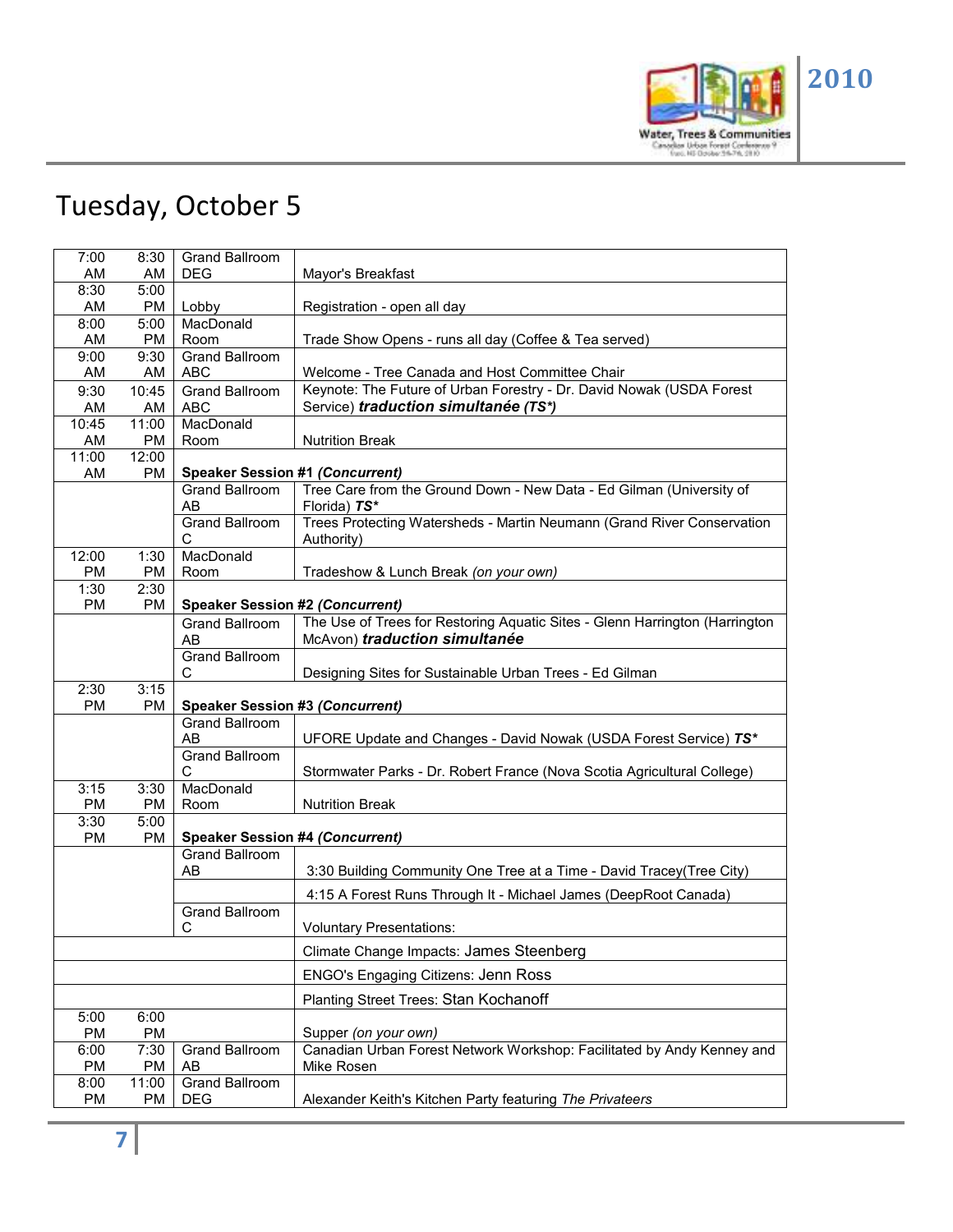

# Wednesday, October 6

| 8:00      | 5:30      |                                |                                                                                                                     |
|-----------|-----------|--------------------------------|---------------------------------------------------------------------------------------------------------------------|
| AM        | <b>PM</b> | <b>Field Trip (Concurrent)</b> |                                                                                                                     |
|           |           | Meet in the Lobby              | Option #1 traduction simultanée                                                                                     |
|           |           |                                | Victoria Park/Watershed Tour - Andrew Williams (Town of Truro)                                                      |
|           |           |                                | Lunch - Sugar Moon Farm (Private Sugar Woods)                                                                       |
|           |           |                                | Five Islands Provincial Park - Gerald Gloade                                                                        |
|           |           | Meet in the Lobby              | Option #2 traduction simultanée                                                                                     |
|           |           |                                | HRM Point Pleasant Park Tour - Dr. Peter Duinker (Dalhousie University)                                             |
|           |           |                                | Lunch - Dalhousie University Club<br>HRM Halifax Street Tree Tour - John Simmons (Halifax Regional<br>Municipality) |
| 6:30      | 10:30     | <b>Grand Ballroom</b>          |                                                                                                                     |
| <b>PM</b> | PM        | <b>DEG</b>                     | Down-East Banguet and Awards Ceremony                                                                               |

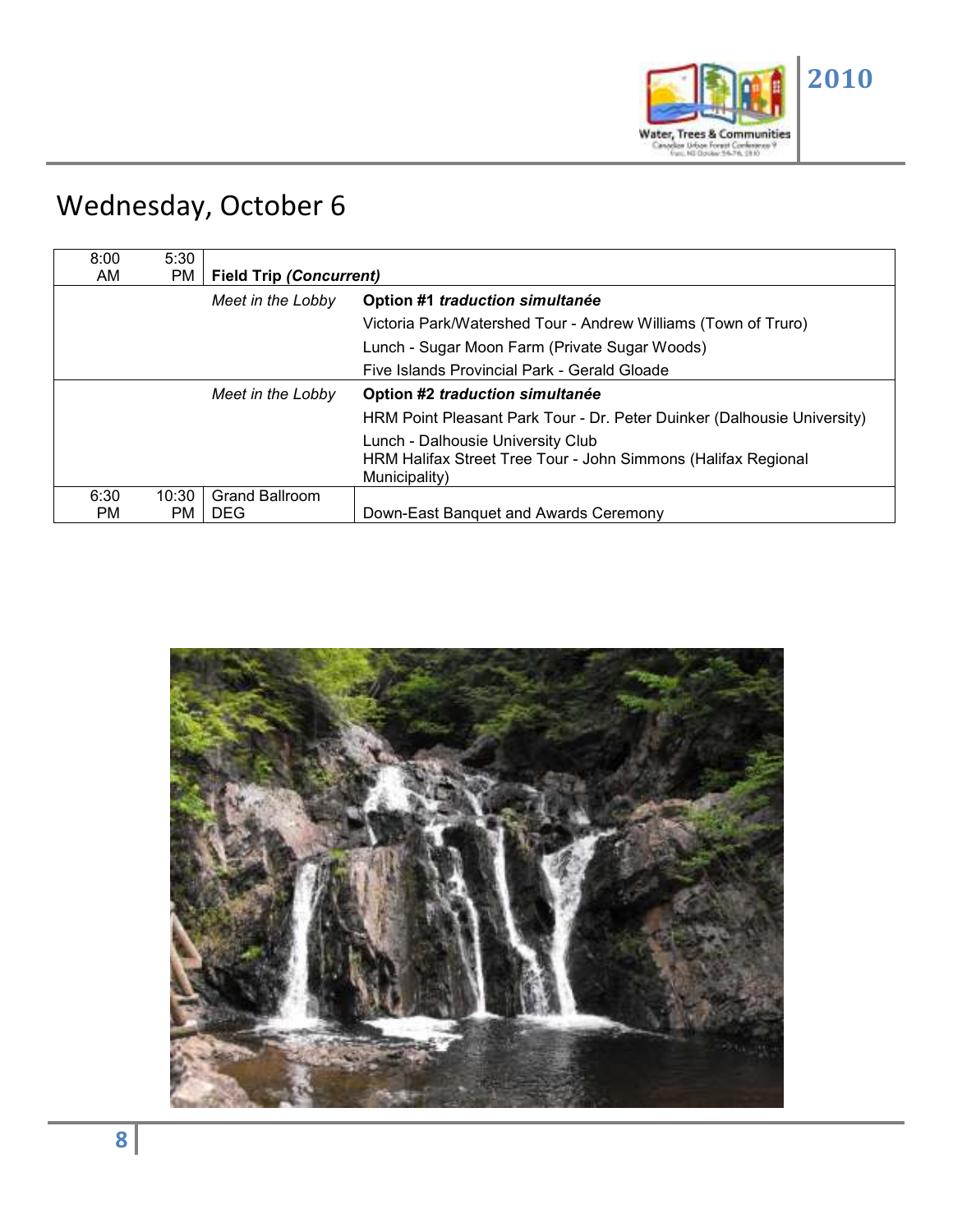

# Thursday, October 7

| 8:00        | 4:00               | MacDonald         |                                                                                     |
|-------------|--------------------|-------------------|-------------------------------------------------------------------------------------|
| AM          | <b>PM</b>          | Room              | Trade Show Opens - runs all day (Coffee & Tea served)                               |
| 8:00        | 9:00               | MacLeod           |                                                                                     |
| AM          | AM                 | AB                | Poster Viewing / Questions                                                          |
| 9:00<br>AM  | 9:45<br>AM         |                   | <b>Speaker Session #5 (Concurrent)</b>                                              |
|             |                    | Grand             |                                                                                     |
|             |                    | Ballroom          | Arboriculture Initiatives World Wide - Jim Skiera (Executive Director, ISA)         |
|             |                    | AB                | traduction simultanée                                                               |
|             |                    | Grand             | Urban Forest as Bio-Functional Infrastructure - Peter Bigelow (Halifax              |
|             |                    | <b>Ballroom C</b> | <b>Regional Municipality)</b>                                                       |
| 9:45<br>AM  | 10:15<br>AM        | MacDonald<br>Room | <b>Nutrition Break</b>                                                              |
| 10:15       | $\overline{1}1:00$ |                   |                                                                                     |
| AM          | AM                 |                   | <b>Speaker Session #6 (Concurrent)</b>                                              |
|             |                    | Grand             |                                                                                     |
|             |                    | Ballroom          | Trees and Brownfield Restoration - Kelly Honeyman (Irving Project, Saint            |
|             |                    | AB                | John, N.B.) traduction simultanée                                                   |
|             |                    | Grand             |                                                                                     |
| 11:00       | 12:00              | Ballroom C        | Conservation Arboriculture - Philip van Wassenaer                                   |
| AM          | PM                 |                   | <b>Speaker Session #7 (Concurrent)</b>                                              |
|             |                    | Grand             |                                                                                     |
|             |                    | Ballroom          | Community Forestry Initiatives - Heather Hawker (City of Moncton, N.B.)             |
|             |                    | AB                | traduction simultanée                                                               |
|             |                    | Grand             | Low Impact Arboriculture - Tree Health - Dwayne Neustaeter (Arboriculture           |
|             |                    | <b>Ballroom C</b> | Canada)                                                                             |
| 12:00       | 1:30               | MacDonald         |                                                                                     |
| PM<br>12:30 | PM<br>1:30         | Room<br>Grand     | Tradeshow & Lunch break (on your own)                                               |
| PM          | <b>PM</b>          | <b>Ballroom C</b> | Ask Me If I'm a Tree Play                                                           |
| 1:30        | 3:00               |                   |                                                                                     |
| PM          | <b>PM</b>          |                   | <b>Speaker Session #8 (Concurrent)</b>                                              |
|             |                    | Grand             |                                                                                     |
|             |                    | Ballroom          | Low Impact Arboriculture - Occupational Health and Safety - Dwayne                  |
|             |                    | AB                | Neustaeter (Arboriculture Canada) traduction simultanée                             |
|             |                    |                   | <b>Voluntary Presentations:</b>                                                     |
|             |                    | Grand             | Ecological Integrity: Camilo Ordonez<br>Need for Nature in the City: Shawna Peckham |
|             |                    | <b>Ballroom C</b> | Afforestation Project: Margaret Symon                                               |
| 3:00        | 3:30               | MacDonald         |                                                                                     |
| PM          | PM                 | Room              | <b>Trade Show Prize Draw</b>                                                        |
|             |                    | Grand             |                                                                                     |
| 3:30        | 4:00               | Ballroom          |                                                                                     |
| PM          | PM                 | AB                | Closing Remarks - Tree Canada and Host Committee Chair                              |
| 6:00        |                    | Meet in the       |                                                                                     |
| PM          |                    | Lobby             | Downtown Walking Tour (Concluding at Red Bird Wine & Scotch Bar)                    |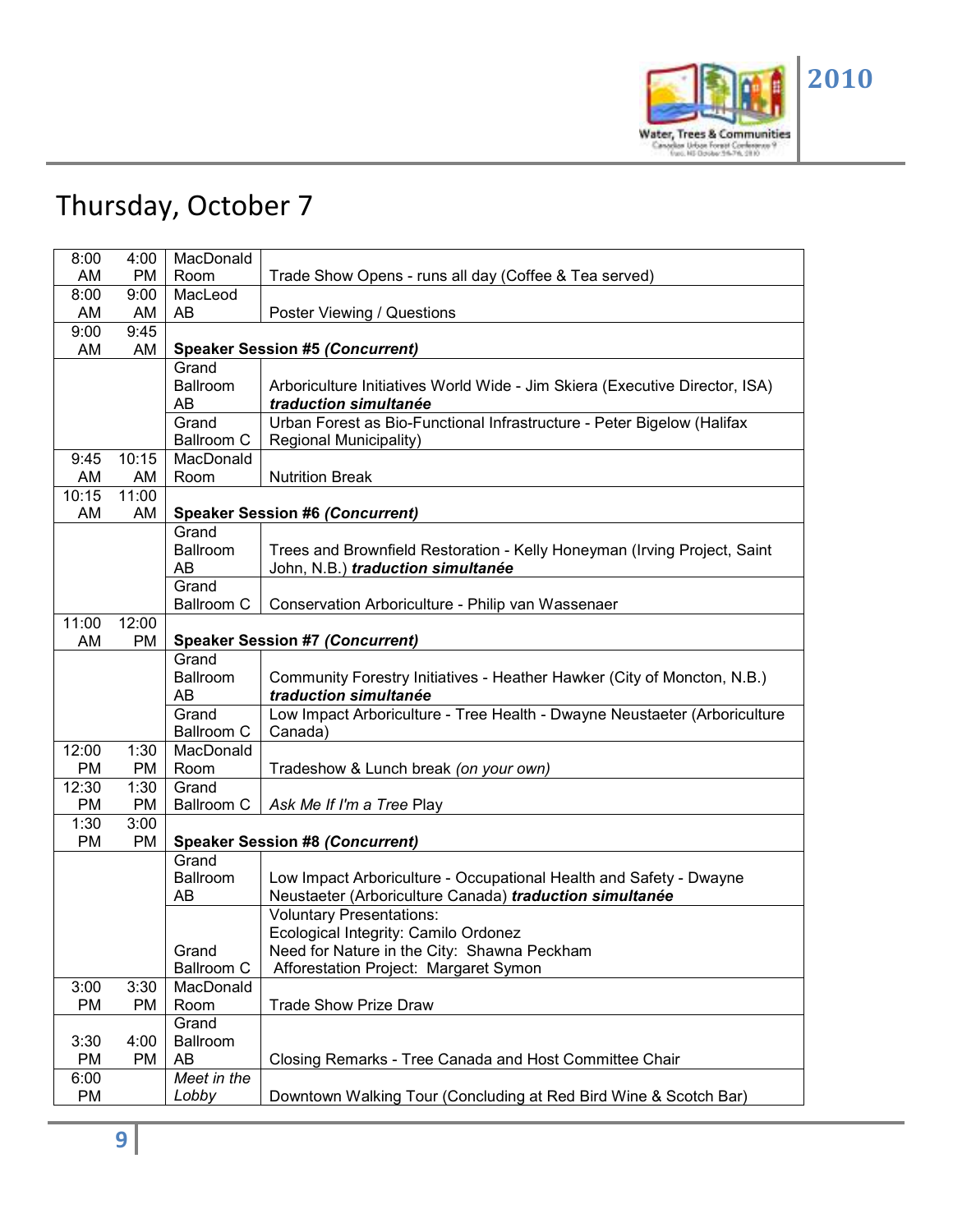

# Friday, October 8

| 9:00 | 4:00 |                         | ISA Atlantic Chapter Tree Climbing Competition (754 Prince |
|------|------|-------------------------|------------------------------------------------------------|
| AM   | PМ   | <b>Town Civic Block</b> | Street)                                                    |
| 9:00 | 4:00 |                         | **Eco - Interpretive Golf Scramble (**Separate Fee and     |
| AM   | PM.  | Truro Golf Club         | Registration)                                              |

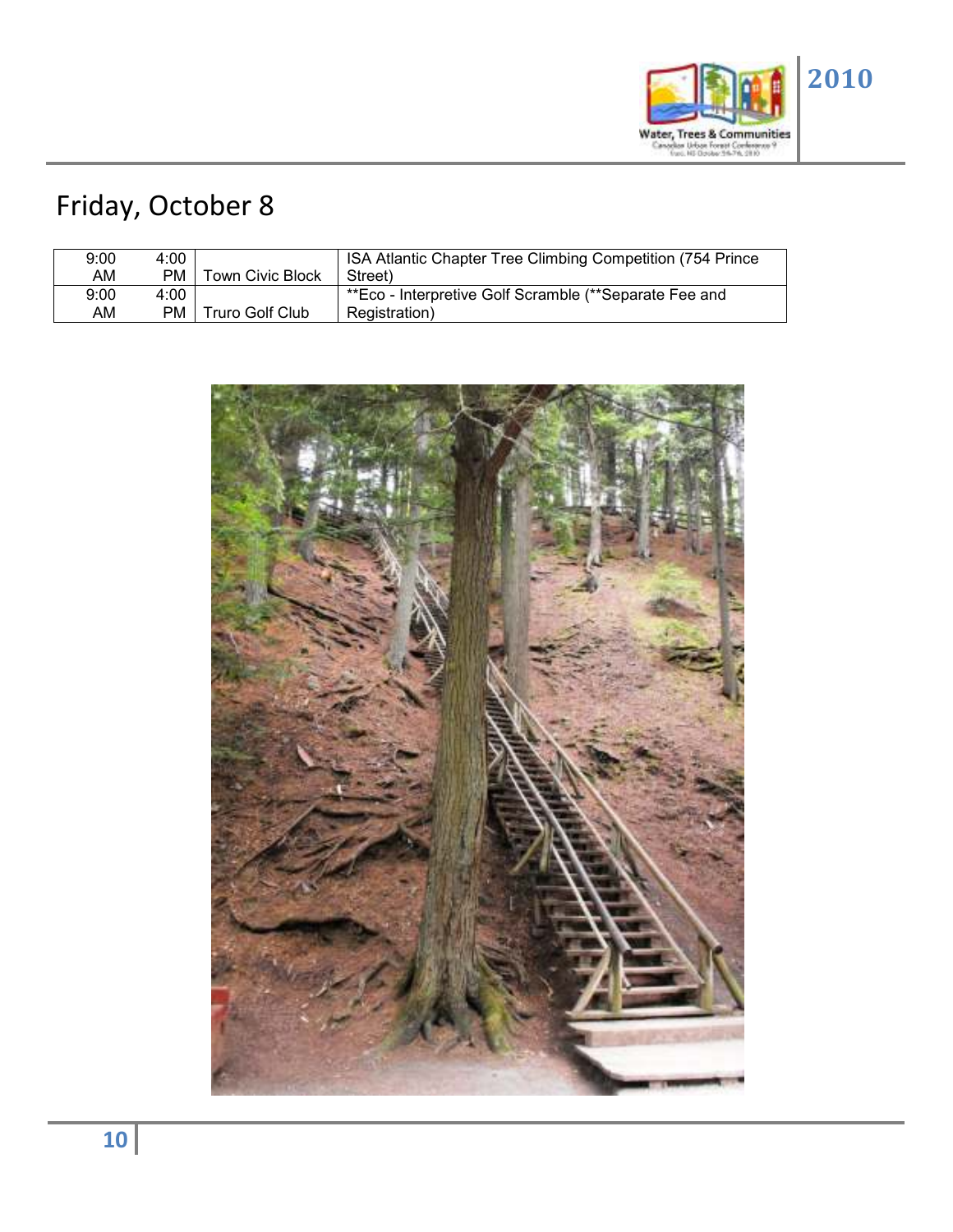

### **Trade Show Participants**

Thank you to the following companies and organizations participating in the trade show component of the 9<sup>th</sup> Canadian Urban Forest Conference:

- *Arboriculture Canada Training & Education Ltd.*(www.arborcanada.com)
- *Canadian Food Inspection Agency Plant Protection & Biosecurity Division, Forestry Section*  (www.inspection.gc.ca)
- *DeepRoot Canada Corp.*(www.deeproot.com/canada)
- *Halifax Water*(www.halifax.ca/hrwc)
- *Husqvarna Canada Corp.* (www.husqvarna.com/ca/en)
- *International Society of Arboriculture Atlantic Chapter*(www.isaatlantic.org)
- *Natural Resources Canada Forest Communities Program* (www.cfs.nrcan.gc.ca)
- *Nova Scotia Department of Natural Resources*(www.gov.ns.ca/natr)
- *STIHL Limited*(www.stihl.ca)
- *The Tree Guy Charlie Baird*(www.charliethetreeguy.viviti.com)
- *Tree Canada*(www.treecanada.ca)
- *Urban Forest Innovative Solutions & Dutch Trig*(http://www.ufis.ca/)
- *Vermeer Canada Inc.*(www.vermeercanada.com)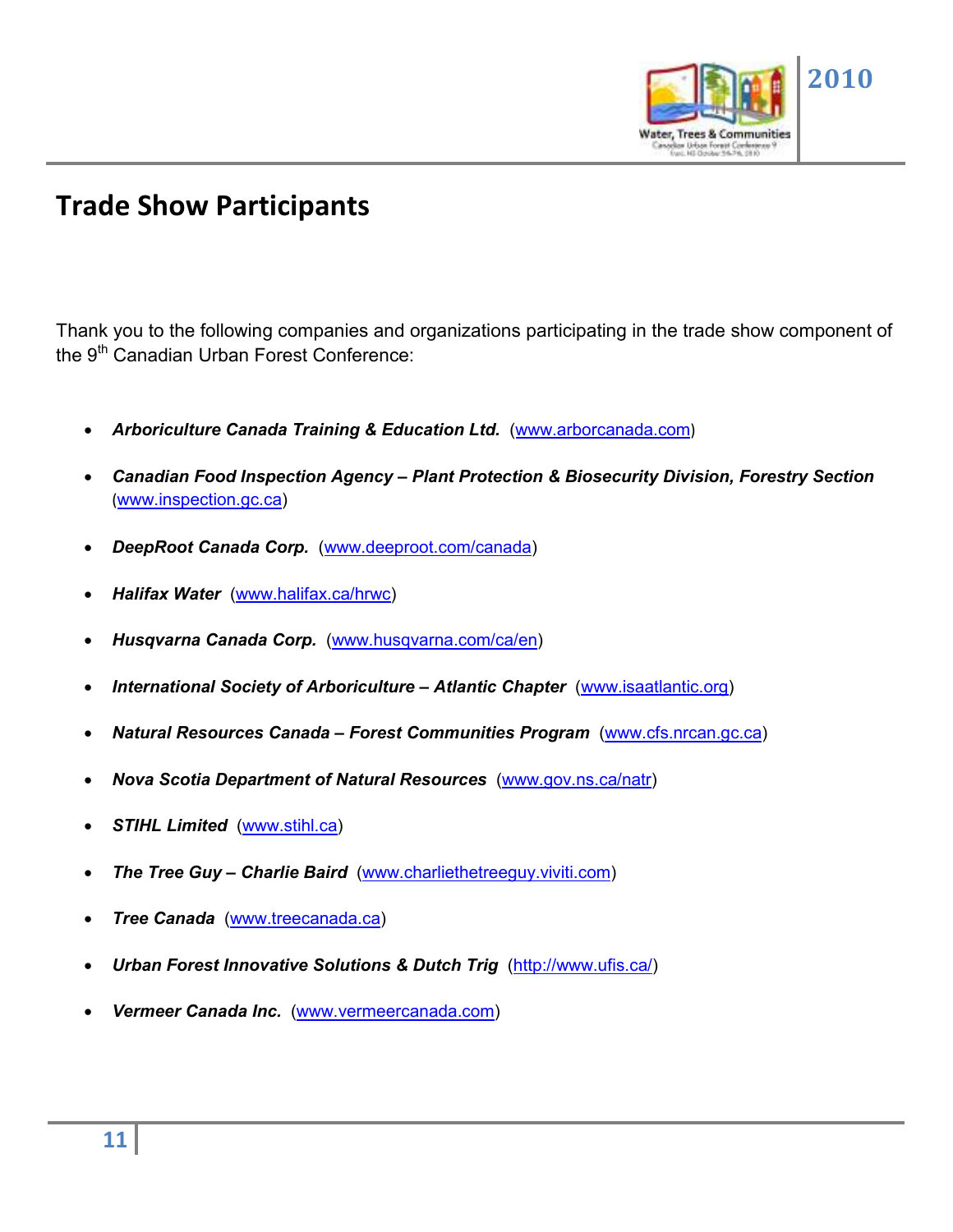

# **Field Trip Information**

#### **Option # 1**

#### **Victoria Park & Lepper Brook Watershed (Morning Trip)**

Victoria Park - Today, Victoria Park is a 400 hectare municipal park located in the heart of the Town of Truro. The park was created in 1887 when a local resident donated 10 hectares of land from which to create a public park. While the lower park area includes sports fields, an outdoor public swimming pool, band shell and green space common areas, the vast majority of the park is natural forest land, including old growth eastern hemlock and red spruce stands. Residents and visitors alike are drawn to the natural beauty and tranquility to be experienced while exploring the park along some 15 km of developed trails and boardwalks, waterfalls, and interesting geological features. Lepper Brook, primary source of the town's drinking water supply, passes through the length of the park on its way to emptying into the Salmon River and eventually the Bay of Fundy.

Lepper Brook Watershed - The Town's supply of drinking water is provided and protected by the 1900 hectare Lepper Brook Watershed Area and reservoir. The area has been the source of water for area residents dating back to 1875 with the construction of the first dam along Lepper Brook. After experiencing a series of consecutive droughts during the late 1980's and early 1990's, resulting in water shortages and restrictions on use, the Town carried out construction on the dam and completed a significant expansion of the reservoir basin. As a result of this expansion the storage capacity increased from approximately 80 million gallons to 589 million gallons, providing the flexibility to not only accommodate future growth and consumption for Truro's citizens but also the capability of serving as a regional water supply. The majority (92%) of the watershed lands are forested, with the municipality owning approximately 60% of the land base.

#### **Lunch – Sugar Moon Farm**

Sugar Moon Farm is Nova Scotia's award-winning year-round maple syrup farm and dining experience. Featuring pure Canadian maple syrup and maple products, log restaurant, sugar camp tours, and sugar bush trails, this restaurant is the perfect stop for brunch on the way to the beautiful North Shore with its sandy beaches and warm waters. Sugar Moon Farm serves an all day fully-licensed maple brunch featuring all-you-can-eat organic wholegrain buttermilk pancakes with 100% pure maple syrup, fresh biscuits and maple butter, local sausages, seasonal "frittatas", organic fair trade coffee and more. The Rogart Mountain Hiking Trail is built and managed by volunteers under the umbrella of the Cobequid Ecotrail Society. This 6.2 km loop is the first loop built in Colchester County and happens to begin and end at Sugar Moon Farm parking lot. The trail will be part of the Cape-to-Cape Trail from Cape George, Antigonish County to Cape Chignecto, Cumberland County.

#### **Bay of Fundy & Five Islands (Afternoon Trip)**

Delegates will take a scenic tour from Earltown through rural Colchester County to the beautiful Wentworth Valley. Tour guide Gerald Gloade will discuss Mi"kmaq legends, historical facts and geographical features relative to First Nations history. Each year thousands of people travel significant distances to view the awesome fall colours of the hardwood hills of the Cobequid Mountain range. This field trip will follow the Glooscap Trail - a beautiful drive along the Cobequid Bay coast, punctuated with impressive vistas of the bay, quaint villages, and the rural landscape. The tour will then take us to Five Islands Provincial Park which boasts one of the most spectacular viewscapes of Nova Scotia. At the Five Islands Park we will be joined by Sue Penney, a park interpreter with the N.S. Department of Natural Resources. Sue will provide interesting geological and seashore interpretation and Gerald will add colourful stories and legends.

#### **Tour Guide - Andrew Williams**

Andrew has been employed by the Town of Truro since 1999 as the municipal arborist and forest technician responsible for administering the urban and watershed forest management program. Since graduating from forestry school Andrew has spent the past 18 years working in the forest industry, including working for the Nova Scotia Department of Natural Resources and the British Columbia Ministry of Forests, prior to returning to his hometown to begin a new career path in urban forestry.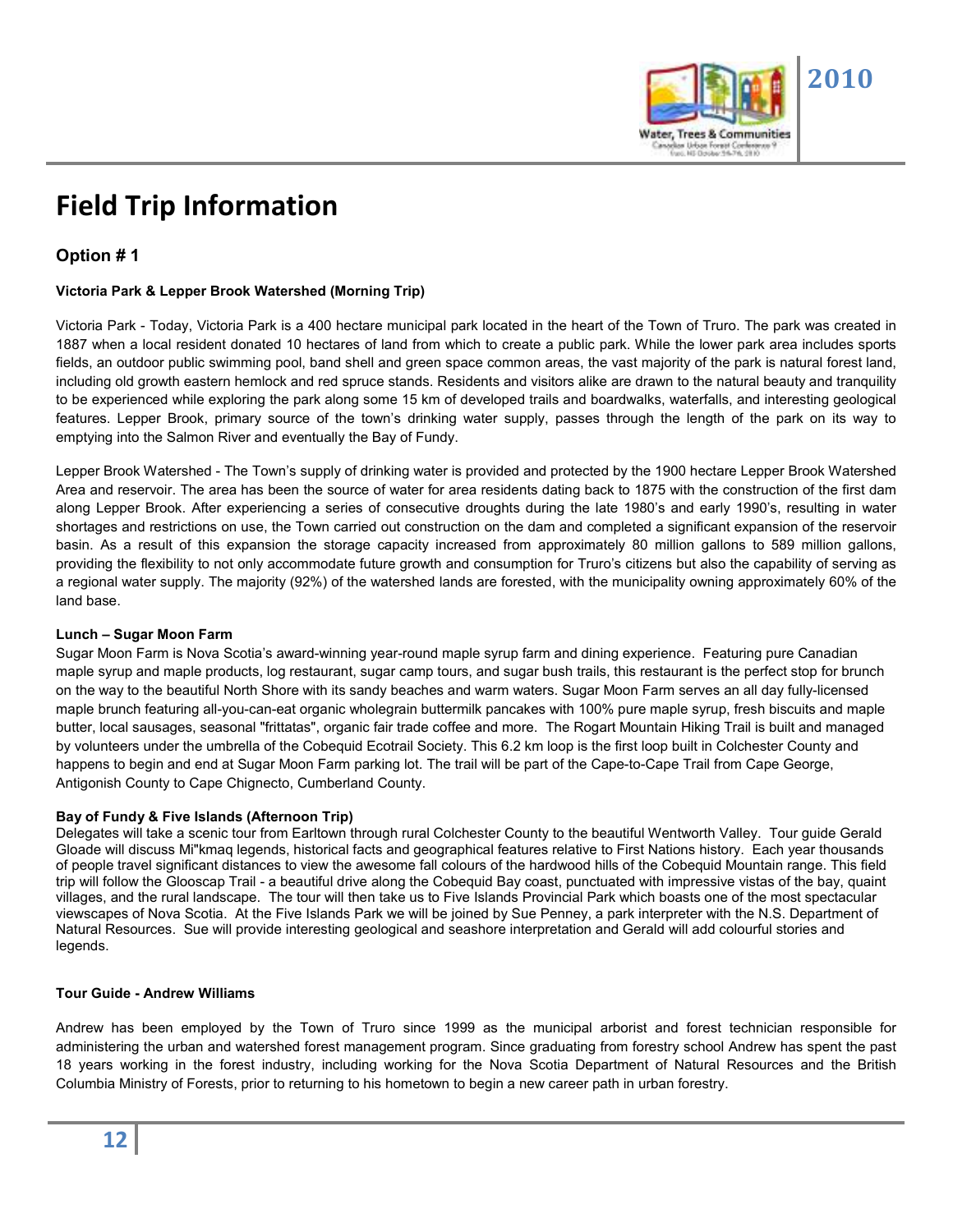

#### **Option # 2**

#### **Point Pleasant Park (Morning Trip)**

Point Pleasant Park is a 70 hectare historical landscape in the south end of Halifax. It had strategic military importance for two centuries as one of several places from which to guard the port and city of Halifax. It became a park in the 1860s, with high rates of day-use visitors who today enjoy strolling, jogging, dog walking, and appreciating nature in the park's forest landscape.

In September 2003, more than three-quarters of the Park's mature trees were thrown to the ground during Hurricane Juan. The clean-up effort was followed by an intense planning process to create the park's first-ever comprehensive plan. The plan addressed park use, coastal stabilization, conservation of heritage resources, and forest management. The tour will address all these dimensions, with a focus on how the forest is being managed.

#### **Tour Guide - Peter Duinker**

Peter is Professor and Director of the School for Resource and Environmental Studies at Dalhousie University. His research career of more than three decades has addressed the broad domains of environmental assessment, climate change, and forest management and policy. Peter was a member of the Point Pleasant Park Rehabilitation Task Force that planned and oversaw the park clean-up. He also served as the lead forest planner in creating the Point Pleasant Park Comprehensive Plan. Peter delights in taking interested locals and visitors through the park to help them understand the past, present and future of Point Pleasant.

#### **Halifax Street Tree Tour (Afternoon Trip)**

In 1996 HRM was created, amalgamating with the Town of Bedford, City of Dartmouth, City of Halifax and County of Halifax. All four municipalities handled fostering tree canopy in different ways. The tour will show through examples the different urban forest types and discuss their weakness and strengths.

#### **Tour Guide- John Simmons**

John is the Urban Forester for HRM, and has over thirty years experience in urban forestry including 5 years with the city of Calgary and 26 years with the City of Halifax.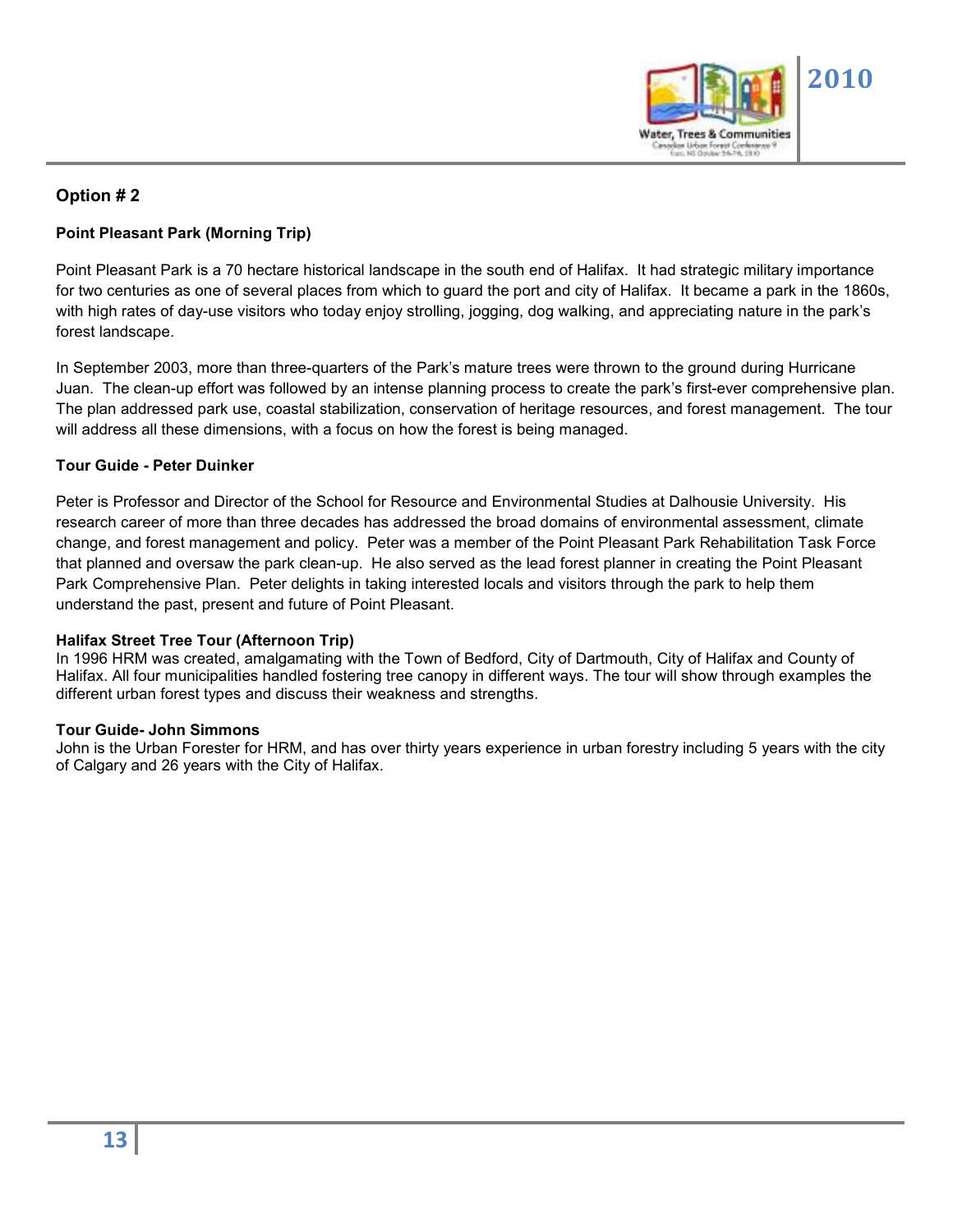

## **Speaker information**

#### **Dr. David Nowak – USDA Forest Service**

Keynote - Future of Urban Forestry: Integrating Environmental Benefits within City Systems Tuesday, October 5th 9:30 a.m. – 10:45a.m.

UFORE Update and Changes

Tuesday, October  $5^{th}$  2:30 p.m.  $-$  3:15 p.m.

#### **Summary: The Future of Urban Forestry: Integrating Environmental Benefits within City Systems**

As landscapes and climates change, the role of urban forests will become increasingly important for sustaining environmental quality and quality of life. Services provided by urban trees and other natural systems will need to be sustained or enhanced to meet the future needs of society. The stewardship of urban forests and their environmental benefits will need to become more integrated as a vital function within the management of city systems. This presentation will discuss the latest information on ecosystem services from urban trees and ideas on how urban forestry must conceptually change to better integrate these critical ecosystem services and become increasing relevant within urban societies.

#### **Summary: UFORE Update and Changes**

Dr. Nowak will present data associated with UFORE testing throughout North America and update delegates regarding changes and future development plans for this popular urban forest management software.

#### **Biography**

David J. Nowak is a Project Leader with the USDA Forest Service, Northern Research Station in Syracuse, NY. Dr. Nowak received a B.S. and M.S. from SUNY College of Environmental Science and Forestry, and a Ph.D. from the University of California, Berkeley. He has authored over 180 publications and is a recipient of the National Arbor Day Foundation's highest honor - the J. Sterling Morton Award, which recognizes lifelong commitment to tree planting and conservation at a national or international level, American Forests' Urban Forest Medal recognizing outstanding national contributions in urban forest research, the Distinguished Science Award of the Northeastern Research Station, the Forest Service Chief's Honor Award for Engaging Urban America, New York State Arborists-ISA Chapter Research Award, and was a contributing member of the 2007 Nobel Peace Prize winning Intergovernmental Panel on Climate Change. His research investigates urban forest structure, health, and change, and its effect on air quality and greenhouse gases. He also leads teams developing software tools to quantify ecosystem services from urban vegetation (e.g., UFORE and i-Tree programs).

#### **Martin Neumann - Grand River Conservation Authority**

Trees Protecting Watersheds

Tuesday, October  $5^{th}$  11:00 a.m. - 12:00 p.m.

#### **Summary: Trees Protecting Watersheds**

The Grand River is a Canadian Heritage River with a predominantly agricultural watershed of 6800 square kilometres west of Toronto. It has a population of about a million and strong urbanizing pressure. The Grand River experience provides case studies of successful programs to mobilize the community to protect watersheds with trees.

#### **Biography**

Martin Neumann has been helping people improve their environment for thirty years on the same theme as this conference: Water, Trees, and Community. His focus is on improving watershed health through community engagement, tree planting, and restoration, in the context of an agricultural, quickly urbanizing landscape. His education and experience include forestry, environment, arboriculture, and extension. Currently he is Supervisor of Terrestrial Resources at the Grand River Conservation Authority, Cambridge, Ontario and President of Trees for Guelph (Ontario).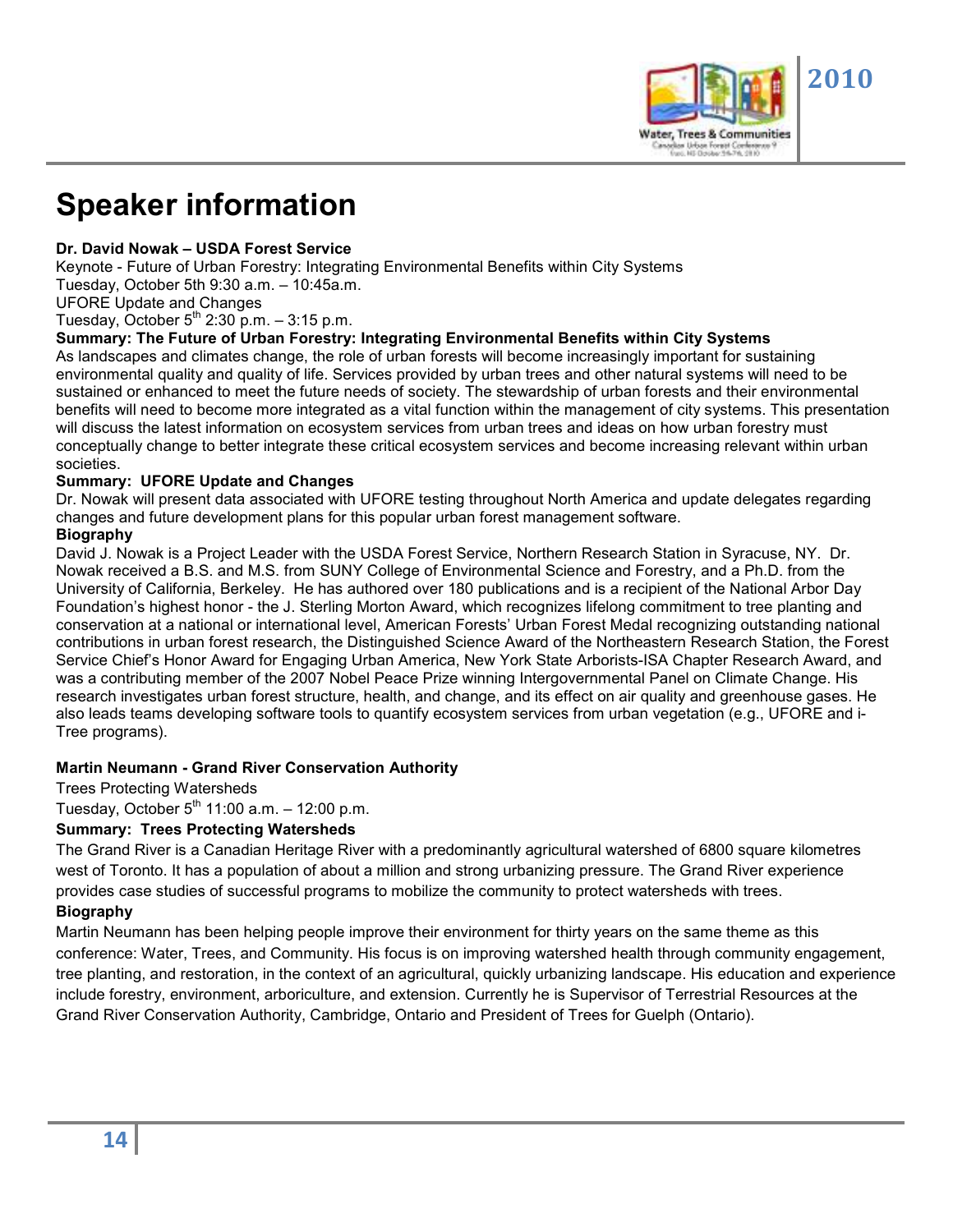

#### **Ed Gilman - University of Florida**

Tree Care from the Ground Down Tuesday, October  $5<sup>th</sup>$  11:00 a.m. – 12:00 p.m. Designing Sites for Sustainable Urban Trees Tuesday, October  $5^{th}$  1:30 p.m.  $-$  2:30 p.m.

#### **Summary: Tree Care from the Ground Down**

Trees last for decades or longer when roots grow correctly. We'll show you how to grow a strong root system in the nursery using the correct liner trays, containers, and field techniques. There are brand new methods to eliminate root defects in containers, and proven field production methods that ensure good roots. Proper planting includes irrigation, soil management, and root management strategies that reduce transplant shock and improve health on established trees. There's lots of new information on all this. You'll go home with new techniques you can use next week.

#### **Summary: Designing Sites for Sustainable Urban Trees**

You have heard it before: "Plant the right tree in the right place". This is fine but we really need to be "Designing the right place for the right tree". Learn how to design spaces including sidewalks and parking lots to support tree growth so your design vision can be fulfilled. Topics include making space for tree roots and tops, traditional urban landscape designs vs. designs that actually work and why, resources (books, web, etc). There will be lots of photographs, illustrations, specifications, and take-home messages involving the audience.

#### **Biography**

Dr. Gilman received his PhD from Rutgers and has been on the faculty since 1984 as professor in the Environmental Horticulture Department at the University of Florida in Gainesville. Ed wrote "Illustrated guide to pruning" which is in its second edition. He received the Authors Citation Award in 1999, the Educators Award in 2003, and the research award in 2007 from the ISA for sustained excellence in research, publishing and teaching timely information on tree care. He has published more than 90 scientific peer reviewed journal articles on roots and pruning trees in his 30 years in academia and industry.

#### **Glenn D. Harrington - Harrington McAvan Ltd**

The Use of Trees for Restoring Aquatic Sites Tuesday, October  $5<sup>th</sup>$  1:30 p.m. – 2:30 p.m.

#### **Summary: Use of Trees for Restoring Aquatic Sites (Soil Bioengineering)**

Mr. Harrington will use a number of case studies to reveal numerous strategies for using trees and other vegetation for wetland creation and restoration in urban environments.

#### **Biography**

Mr. Harrington has over 35 years of experience as a consulting landscape architect. In 1982, he was instrumental in introducing soil bioengineering techniques to Ontario as a viable option for bank and stream stabilization. The firm completed their first natural channel design project in 1993 and Glenn has directed more than 90 successful stream restoration projects since that time. He has participated as a volunteer in the development of Provincial watershed and subwatershed planning, stormwater management, and watershed 'report card' monitoring initiatives. He is currently specializing in naturalized stream, channel and wetland creation and restoration. Projects designed by Mr. Harrington have been awarded the *City of Toronto Urban Design Award,* the *Rouge Park Award*, and the *Toronto and Region RAP Award of Excellence* for wetland restoration work. Harrington McAvan Ltd. is a recipient of the Ontario Association of Landscape Architects' prestigious *Carl Borgstrom Award for Service to the Environment*.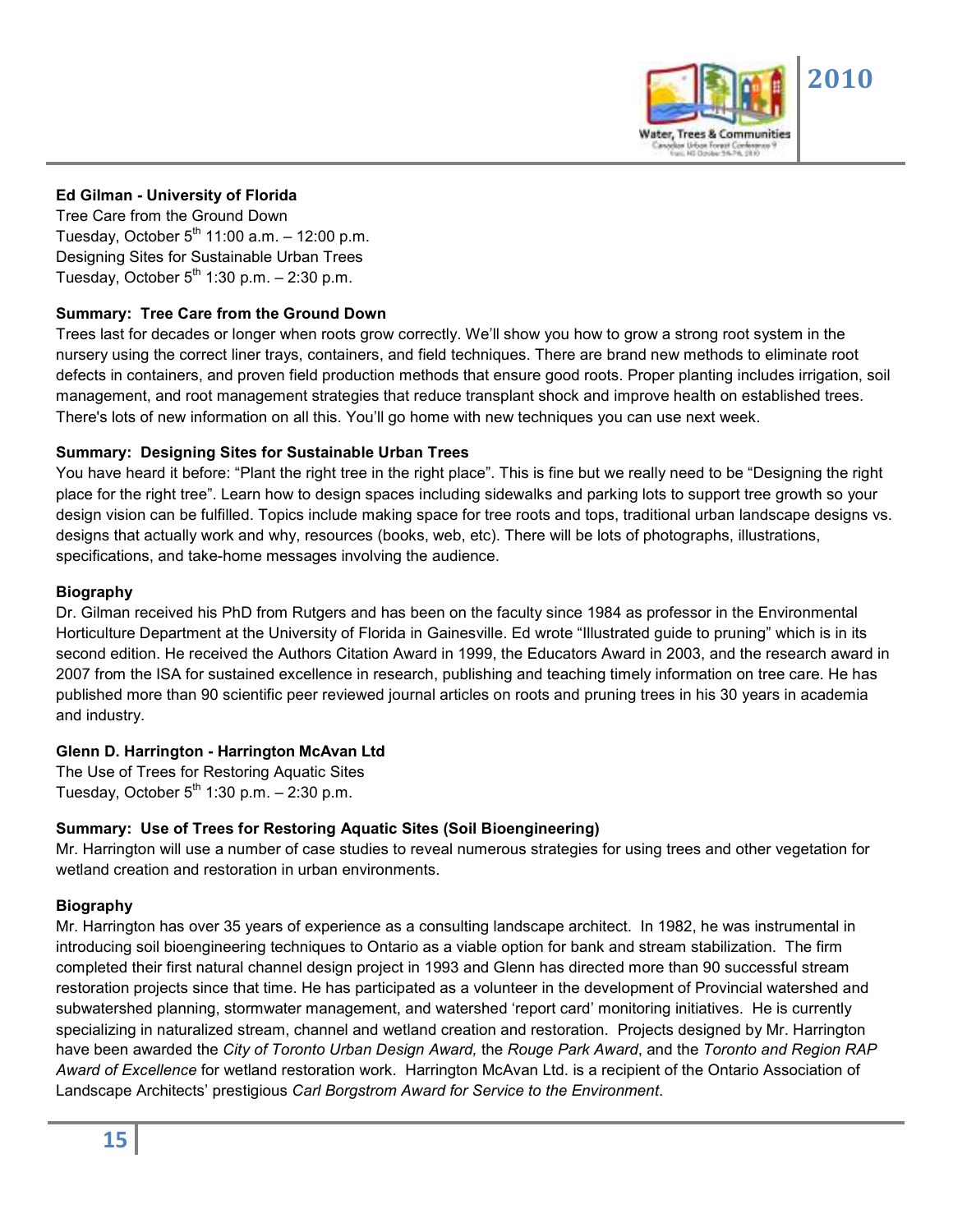

**Robert France - Nova Scotia Agricultural College** 

Stormwater Parks Tuesday, October  $5^{th}$  2:30 p.m.  $-$  3:15 p.m.

#### **Summary: Stormwater Parks**

Wetlands combine the beauty of aesthetic form and ecological function in a way that few other landforms can match. As such, they have been, and will certainly continue to be, important elements in site design and landscape planning. There is a long established tradition in the creation of scenic wetland gardens. Since the 1980s wetlands have been constructed by engineers to ably support the functions of flood prevention and water quality improvement. Although these systems have functioned well, their generally square box-like shapes have provided few wildlife benefits and have been places where people have shied away from rather than been attracted to. Today, nowhere has the union of art and science been more successfully accomplished than through the creation (often by landscape architects) of treatment wetland parks that combine both environmental management and ecotourism. We will visit some of these award-winning projects during this presentation.

#### **Biography**

Robert L. France is Associate Professor of Watershed Management in the Department of Engineering at the Nova Scotia Agricultural College (NSAC). Dr. France has conducted research in regions from the High Arctic to the tropics, on subject areas from bacteria and algae to whales, as well as on chemistry and environmental theory. He has taught at the universities of McGill, Ca'Foscari Venice, and Harvard. France is an acquisition editor for CRC Press where he runs the series *Integrative Studies in Water Management and Land Development*, and is also on the editorial board of the independent environmental press Green Frigate Books. He has published over two hundred articles and is the author or editor of over a dozen books of both a technical nature as well as general public interest. France conducts research on the environmental restoration of post-agricultural and post-industrial landscapes, integrated watershed management and water sensitive planning and design, the use of stable isotope analysis to trace material flow in aquatic foodwebs, the impacts of clearcutting on land-lake linkages, landscape modifications at the suburban-agricultural interface, agricultural urbanism, environmental biography, and immersion into historic agricultural and utilitarian landscapes.

#### **David Tracey – Tree City**

Building Community One Tree at a Time Tuesday, October  $5^{th}$  3:30 p.m.  $-$  4:15 p.m.

#### **Summary: Building Community One Tree at a Time**

Canadian cities are considered world models for multiculturalism, but may not be as open as they appear. Studies suggest it takes at least 10 years for immigrants to feel welcomed. Getting residents to help plant and care for the urban forest can build community by cutting through the usual social barriers of class, age, ethnicity, language and more. Several projects have been launched in Vancouver to engage the public in environmental activities focusing on trees. The city is now studying cases of successful citizen-led edible landscaping projects with the intent to expand its support for community orchards.

#### **Biography**

David Tracey is a journalist and environmental designer specializing in urban agriculture and community-driven urban greening projects. He is the Executive Director of Tree City, a non-profit organization "helping people and trees grow together" in Vancouver since 2005. He is the principal of EcoUrbanist, a design/consultation firm specializing in earthfriendly landscape solutions. He helps coordinate the Vancouver Community Agriculture Network as well as a project currently managed through the YMCA to create an Intercultural Community Garden in Vancouver's Downtown Peninsula.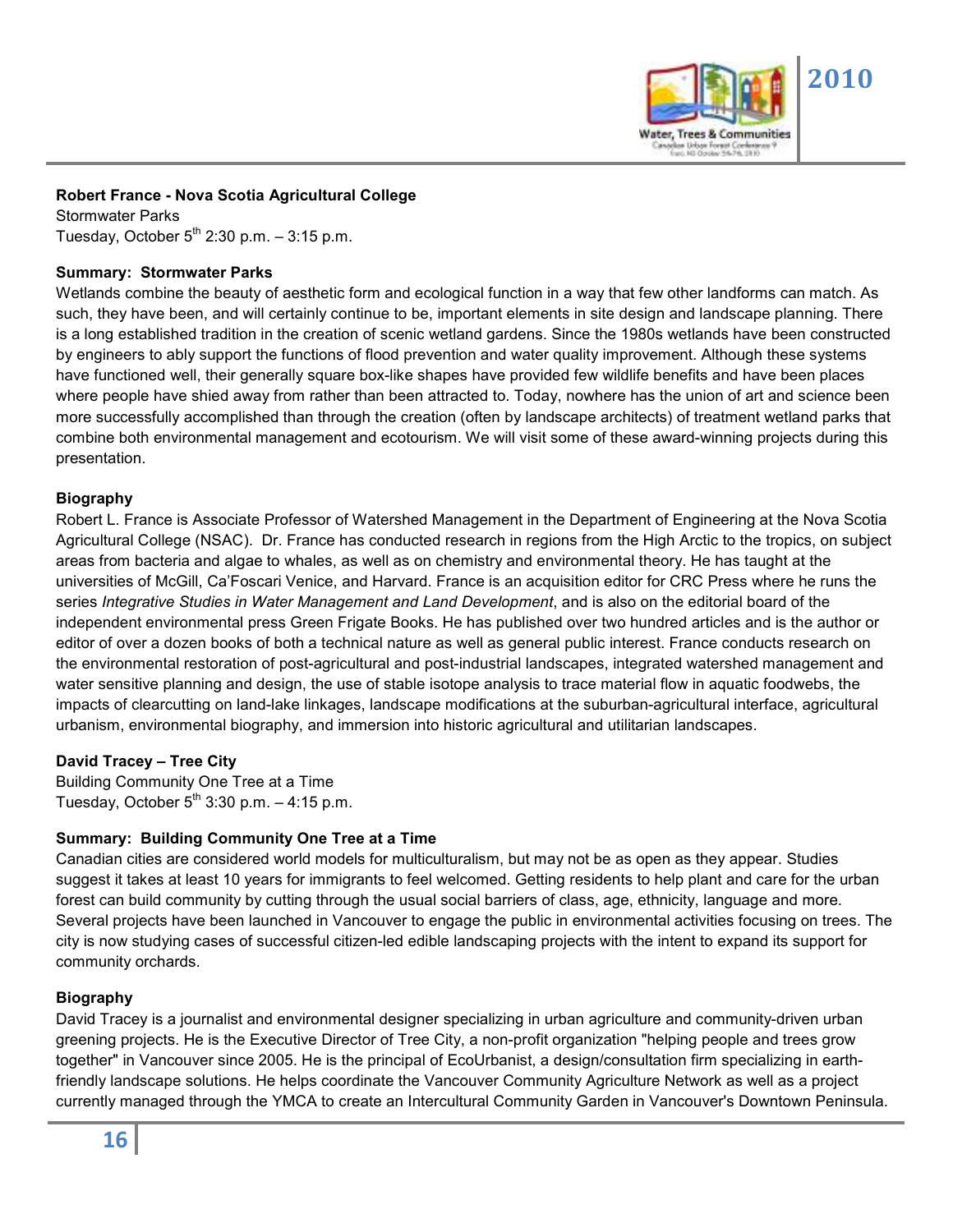

He lectures and leads workshops on topics including urban agriculture, food sovereignty, ecological design and tree appreciation. He holds a Bachelor of Arts degree in politics from the University of California Santa Cruz and a master's degree in Landscape Architecture from the University of British Columbia.

#### **Michael James – DeepRoot Canada**

A Forest Runs Through it: Innovative Solutions for Growing Large Trees for Stormwater Management and Other Ecological Services in Urban Areas Tuesday, October  $5^{th}$  4:15 p.m.  $-5:00$  p.m.

#### **Summary: A Forest Runs Through it**

With innovative design, large, healthy urban trees can prolong rather than shorten the lifespan of surrounding pavement, contribute significantly to cost-effective urban stormwater management, and also provide many other ecological and social benefits. A case study overview will show the breadth and magnitude of benefits large urban trees can provide. Multiple case studies throughout Canada and the US, including, Toronto, Vancouver, and Minneapolis, will be presented to show examples of how trees have been used with suspended pavement to grow large trees and manage large quantities of urban stormwater throughout the Canada and the United States.

#### **Voluntary Presentations**

Tuesday, October  $5^{th}$  3:30 p.m.  $-5:00$ p.m.

**Speaker:** James Steenberg **Representing:** Dalhousie University **Topic:** Modelling Climate Change Impacts and Adaptations in the Forests Halifax's Water Supply

**Speaker:** Jenn Ross **Representing:** Dalhousie University **Topic:** Success Stories: ENGO's Engaging Citizens in North America's Urban Forests

**Speaker:** Stan Kochanoff

**Representing:** Environova Planning Group Inc. **Topic:** Planning for a New Approach to Planting for Street Trees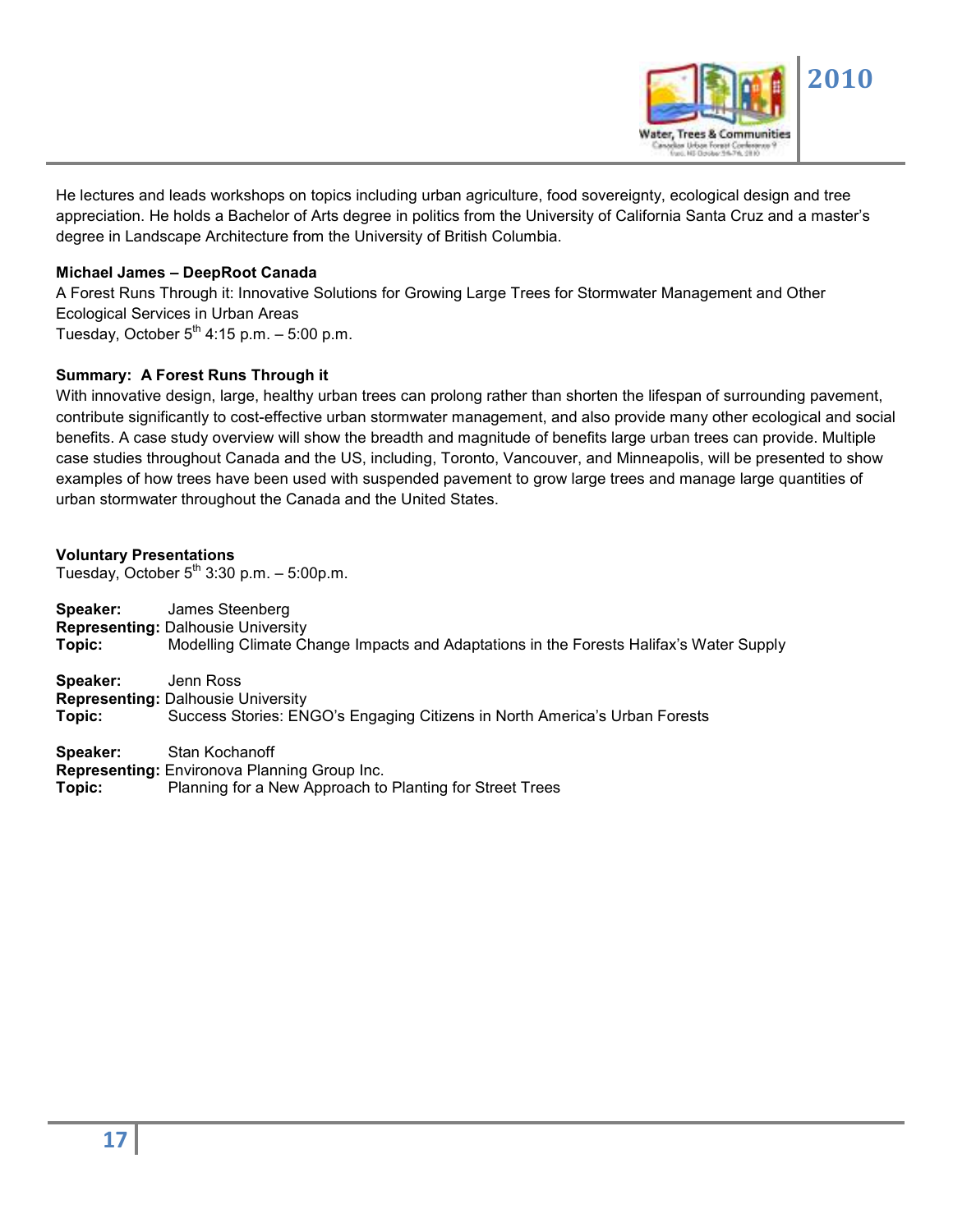

#### **Jim Skiera - International Society of Arboriculture**

Arboriculture Initiatives World Wide Thursday, October 7th 9:00a.m. – 9:45 a.m.

#### **Summary: Arboriculture Initiatives World Wide**

Communities around the world are beginning to understand the value of greener cities. The term urban forestry is popping up over and over again as a management strategy to respond to the green movement. This talk will present how arboriculture professionals around the world are meeting the demands of urban foresters, citizens, and policy makers to establish and maintain greener communities.

#### **Biography**

Jim received his Bachelor of Science degree in landscape architecture, with a secondary major in ornamental horticulture from the University of Wisconsin in 1980. He practiced as a landscape architect as president and owner of the Landscape Guild in Denver, Colorado from 1981-1988, served as City Arborist for the City of Urbana, Illinois, from 1988-1992 and also as the landscape superintendent for the University of California, Davis from 1992-1994. Currently he is the Executive Director of the International Society of Arboriculture, a scientific and professional membership organization with 21,000 members worldwide,. He also serves as Chair of the Sustainable Urban Forest Coalition, a US based advocacy coalition composed of 22 organizations, and a member of the executive board of i-Tree, a suite of software programs developed by the US Forest Service to quantify the ecosystem services values provided by the urban forest an individual trees.

#### **Peter Bigelow – Halifax Regional Municipality**

Urban Forest as Bio-Functional Infrastructure Thursday, October  $7<sup>th</sup>$  9:00 a.m.  $-$  9:45 a.m.

#### **Summary: Urban Forest as Bio-Functional Infrastructure**

N/A

#### **Biography**

Peter is the Manager of Real Property Planning for the Halifax Regional Municipality where he is responsible for the planning and management of more than 16,000 municipally owned properties and the public services they support. He is a biology graduate of Acadia University as well as a graduate of the University of Guelph with a degree in Landscape Architecture. Peter worked in the private sector before joining the City of Halifax and then the Halifax Regional Municipality. His direct involvement with managing trees began with the city of Halifax and has continued to this day with trees and the urban forest being an ever increasingly more important part of the municipality's functional assets. Currently Peter is involved in producing an urban forest master plan for the Halifax Regional Municipality.

#### **Philip van Wassenaer, B.Sc., MFC - Urban Forest Innovations Inc.**

Conservation Arboriculture Thursday, October 7th 10:15 a.m. – 11:00 a.m.

#### **Summary: Conservation Arboriculture**

The presentation examines aspects of tree morphology, aging processes, tree survival strategies, co-evolution and microecology associated with aging trees, and veteran tree management techniques. The presenter will also explore innovative and advanced tree risk assessment methods and discuss how these can be applied to the management of aging urban trees to balance ecological values with human aesthetics and safety issues. As a result, audience members will understand how to apply advanced techniques to their own trees and more accurately assess the safety of ecologically important veteran urban trees.

#### **Biography**

Philip van Wassenaer is the principal consulting arborist and founder of Urban Forest Innovations Inc and Urban Forest Innovative Solutions. With over 15 years experience as a practicing arborist, Philip has been an International Society of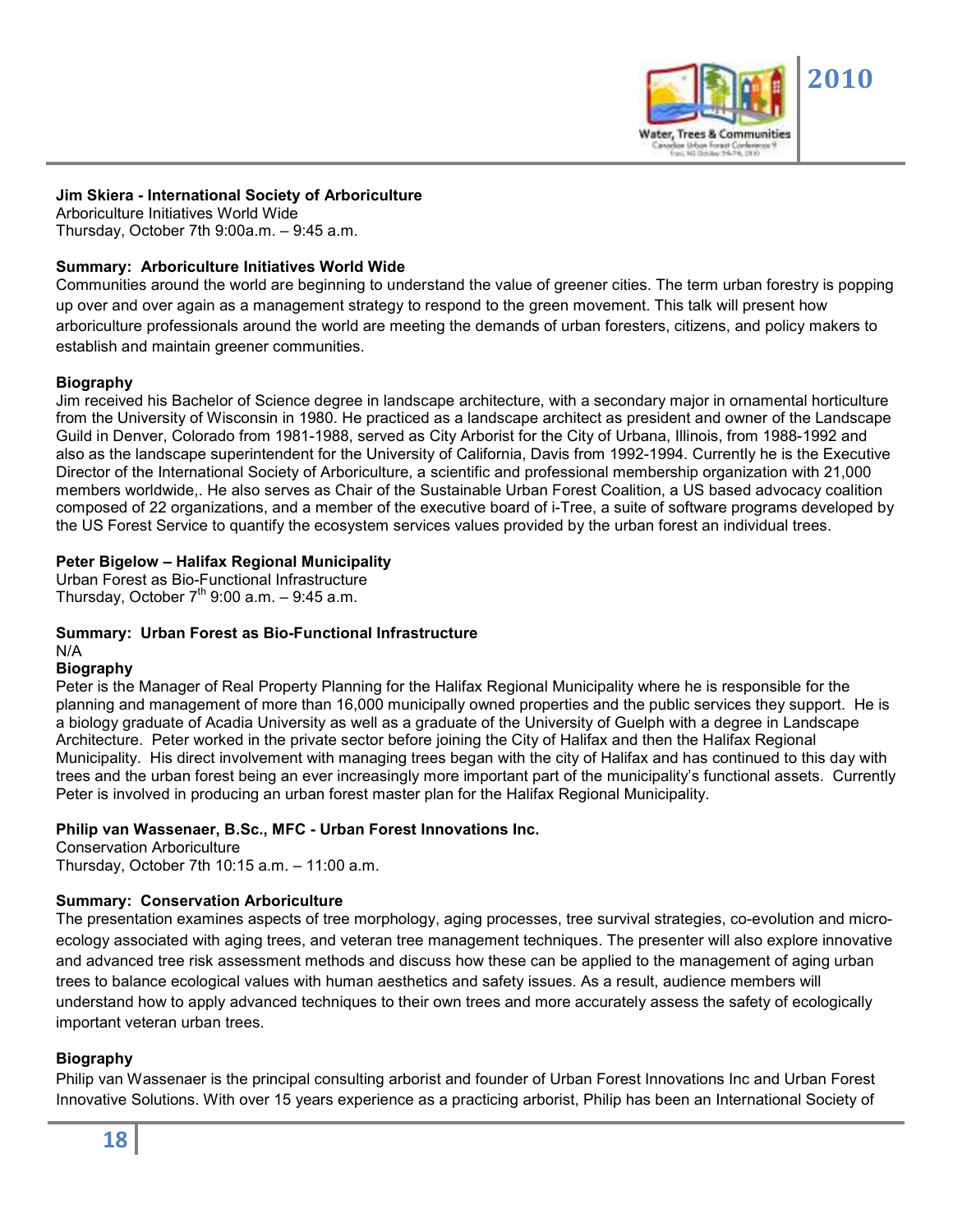

Arboriculture (ISA) Certified Arborist since 1996 and a member of the prestigious American Society of Consulting Arborists (ASCA) since 1999. Philip served as both President (former) and Director of the Ontario Urban Forest Council (OUFC) between 1997 and 2008. Philip's further qualifications include an undergraduate degree in Environmental Sciences, and a Master of Forest Conservation degree with a specialization in Urban Forest Management, from the University of Toronto. In 2009 Philip was one of the first seven recipients of the ISA "True Professionals of Arboriculture" awards in recognition of his commitment to education and the advancement of arboriculture. Philip's strong combination of education and experience allow him to bring a unique and successful approach to his arboricultural and urban forestry projects. Through his professional and volunteer efforts Philip has worked locally, nationally and internationally on assignments concerning urban forestry and the preservation of significant trees.

#### **Kelly Honeyman – JD Irving**

Trees and Brownfield Restoration Thursday, October  $7<sup>th</sup>$  10:15 a.m.  $-$  11:00 a.m.

#### **Summary: Trees and Brownfield Restoration**

This presentation will discuss the development of the Irving Nature Park; a 600 acre (243 hectare) site created by J.D. Irving, Limited to help protect an environmentally significant area. This special part of the Fundy coastline, minutes from downtown Saint John, a major urban centre of New Brunswick, is now a place where the public can enjoy and experience the various ecosystems of the Southern New Brunswick coastline.

#### **Biography**

Kelly Honeyman graduated from UNB in 1988 with BA Honors in Psychology. He then went on to take Industrial Instrumentation Control at the NB Community College and completed the program in 1992. In 1983 Kelly was working for the Town of Quispamsis, providing interpretive programs for Hammond River Park. Based on that work experience he was encouraged to apply to J.D. Irving, Limited when they established the Irving Nature Park in 1992. Kelly now oversees both the Irving Nature Park in Saint John and Irving Eco-Centre, LaDune du Bouctouche.

#### **Dwayne Neustaeter - Arboriculture Canada Training & Education Ltd.**

Low Impact Arboriculture – Tree Health Thursday, October  $7<sup>th</sup>$  11:00 a.m.  $-$  12:00 p.m. Low Impact Arboriculture – Occupational Health and Safety Thursdat, October  $7<sup>th</sup>$  1:30 p.m. – 3:00 p.m.

#### **Summary: Low Impact Arboriculture – Tree Health**

Have you ever heard someone say that it is best for us as arborists to do as little as possible in the way of treatments and let the trees take care of themselves? Obviously, there are trees in native forest stands that have survived for hundreds of years with no care or maintenance at all, however the natural environment is much different from the urban environment and this is where tree care maintenance is necessary. This session introduces tree care techniques that focus on what is good for the tree and how to meet the needs presented by trees in the urban environment. You will learn how trees are connected with all aspects of their environment, from roots to shoots, and how to integrate this concept into all tree care practices.

#### **Summary: Low Impact Arboriculture – Occupational Health and Safety**

Have you ever questioned your safety or the safety of your staff when climbing, cutting or pruning a tree? Have you or someone in your staff witnessed an accident or experienced a near miss when working with trees? This session will discuss tree assessment methods that will improve your ability and confidence in creating a safe working environment for your arborist crews. This session will build on the tree system concept and discuss maintenance techniques that are low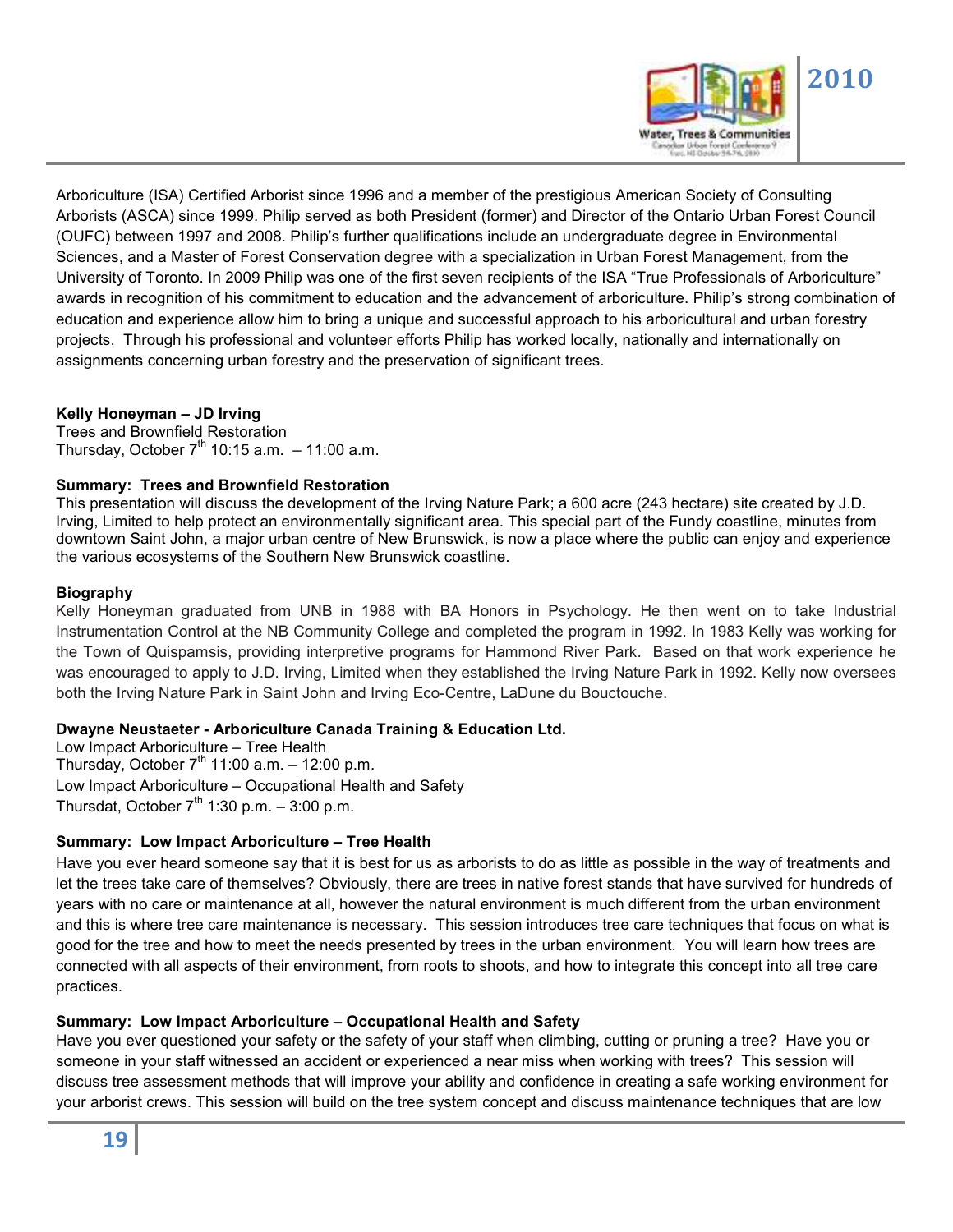

impact to the tree and low impact to the people who work on them.

#### **Biography**

Dwayne Neustaeter is president of Arboriculture Canada Training & Education Ltd., an organization focusing on meeting the training and business needs of arborists and related industries. He instructs classes and seminars on safety and a wide range of skills for arborists around the world. Dwayne has nearly 20 years of experience in the tree care and related industries, focusing on total tree care operations, instruction and testing at a post-secondary level and lastly with instruction, program development & certification with private training businesses. He is passionate about helping organizations in the green industry with management issues such as: team building, standard operating procedures, occupational hazard compliance, and strengthening business practices that will serve to improve the bottom line and minimize risks. Dwayne is past-president of the ISA Prairie Chapter, current committee member of the ISA Tree Risk Assessment Qualification Panel of Experts and a current SCA board member.

#### **Heather Hawker – City of Moncton**

Community Forestry Initiatives Thursday, October 7th 11:00 a.m. – 12:00 p.m.

#### **Summary: Community Forestry Initiatives**

The sugar bush operation in the city of Moncton and other community forestry initiatives will be discussed.

#### **Biography**

Heather Hawker works for Recreation, Parks and Tourism Department for the City of Moncton. She worked with Engineering for over 18 years prior to transferring to the Parks Department three years ago. Her background and over 28 years experience is in the forest industry along with fish and wildlife educational programming. Heather has developed and teaches environmental education with school districts (K- to grade 12) incorporating hands on environmental learning in nature's classroom - outdoors. Her passion includes watershed/forest land management offering various users an opportunity to learn about nature. Water quality is a major priority of which she leads several ongoing research studies including blue-green algae and stream enhancement/restoration projects. Heather also runs the City of Moncton sugar bush operation which brands Moncton as the first Municipality to own and operate their own sugar woods, promoting another value added forest product – maple.

#### **Voluntary Presentations**

Thursday, October  $7^{th}$  1:30 p.m.  $-$  3:30p.m.

**Speaker:** Camilo Ordonez **Representing:** Dalhousie University **Topic:** Ecological Integrity in Urban Forests

**Speaker:** Shawna Peckham

**Representing:** Dalhousie University

**Topic:** A need for nature in the City: Ecological consciousness development associated with naturalized urban spaces

**Speaker:** Margaret Symon **Representing:** Shawnigan Lake School **Topic:** Shawnigan Lake School Afforestation Project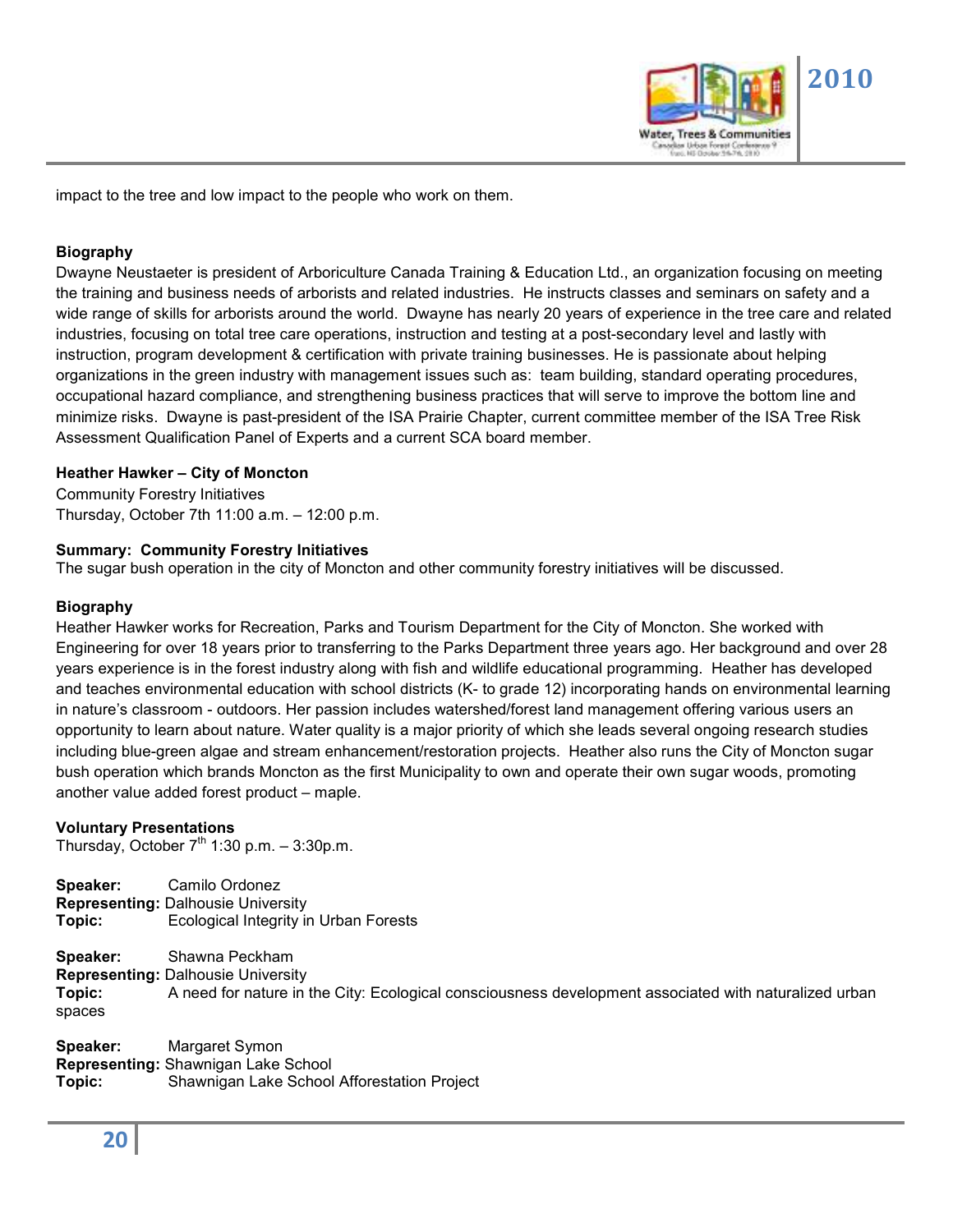

### **Hosts**



Town of Truro



**Gold Sponsor** 



**Silver Sponsor** 





## **Bronze Sponsor**



## **Supporters**



**NOVA SCOTIA** О. An Emera Company









# **In Kind Donations**

Canadian Institute of Forestry

Stanfield's

Bullfrog Power

Municipal World

Tree Care Industry Association

Downtown Truro Partnership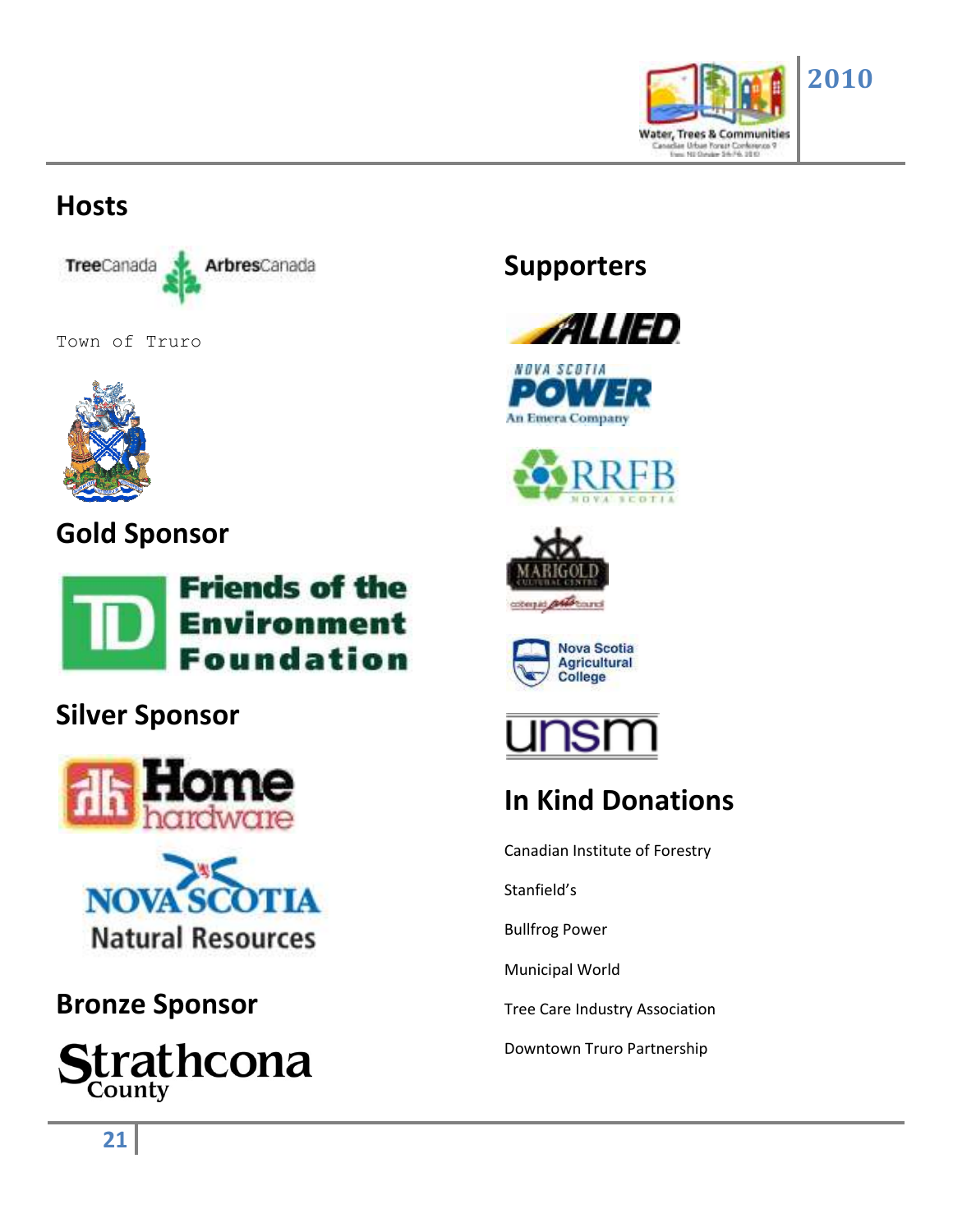

### Host Committee

**Chair**  Brian Kinsman Councillor Town of Truro bkinsman@truro.ca

Kelly Wynands Administration & Events Coordinator Town of Truro kwynands@truro.ca

Tracey MacKenzie Assistant Professor Nova Scotia Agricultural College tmackenzie@nsac.ca

Andrew MacKinnon Director of Public Works Town of Truro amackinnon@truro.ca

Mike Rosen President Tree Canada mrosen@treecanada.ca

Doug MacKenzie Director of Parks, Recreations & Culture Town of Truro dmackenzie@truro.ca

**Vice-Chair**  Bill Mills Mayor Town of Truro bmills@truro.ca

Andrew Williams Tree Technician Town of Truro awilliams@truro.ca

Carol Goodwin Associate Professor Nova Scotia Agricultural College cgoodwin@nsac.ca

Don Cameron Regional Forester, Central Region N.S. Department of Natural Resources camerods@gov.ns.ca

Melissa Nisbett Communications Officer Tree Canada mnisbett@treecanada.ca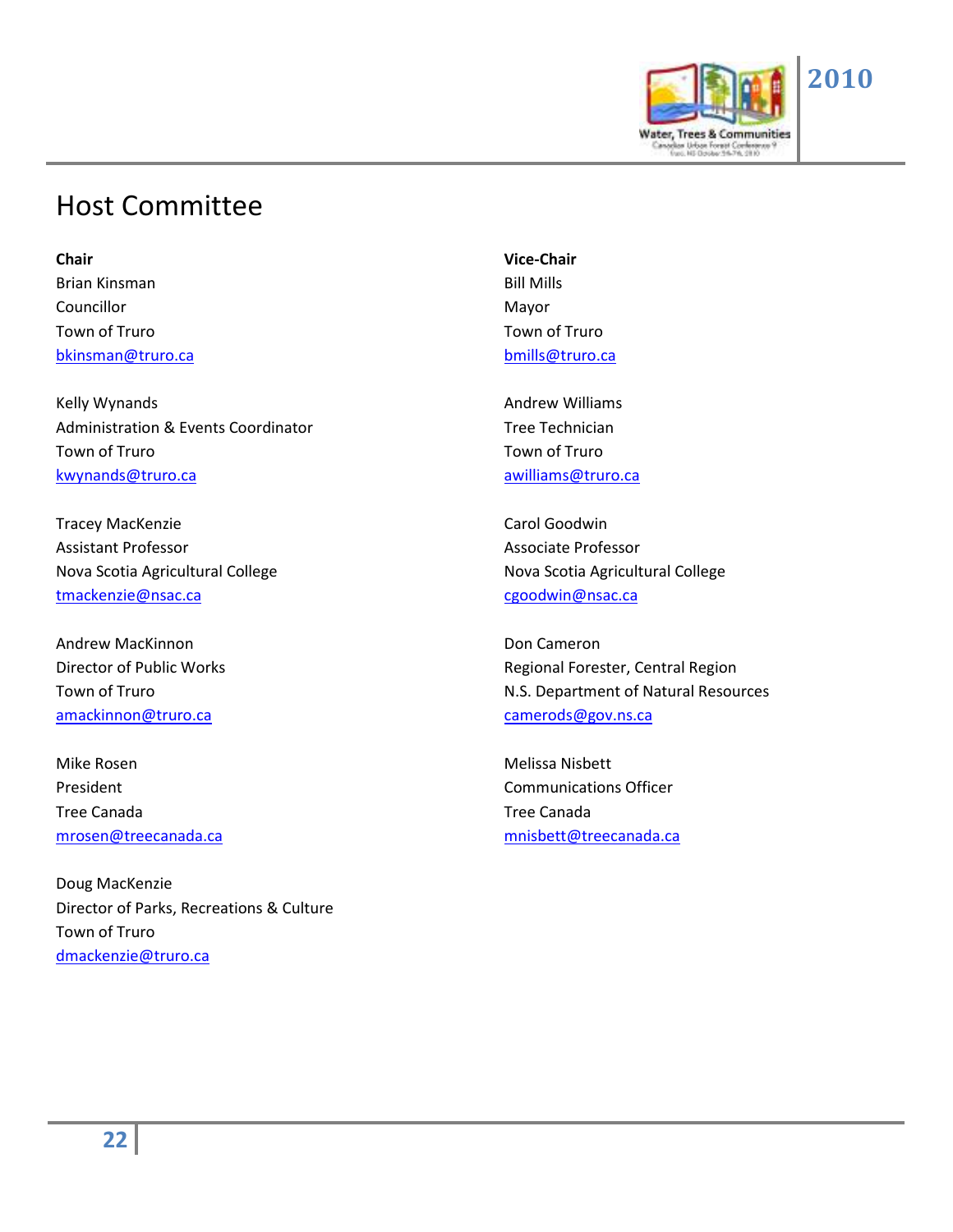

|  |  | - |
|--|--|---|
|  |  |   |
|  |  |   |
|  |  |   |
|  |  |   |
|  |  |   |
|  |  |   |
|  |  |   |
|  |  |   |
|  |  |   |
|  |  |   |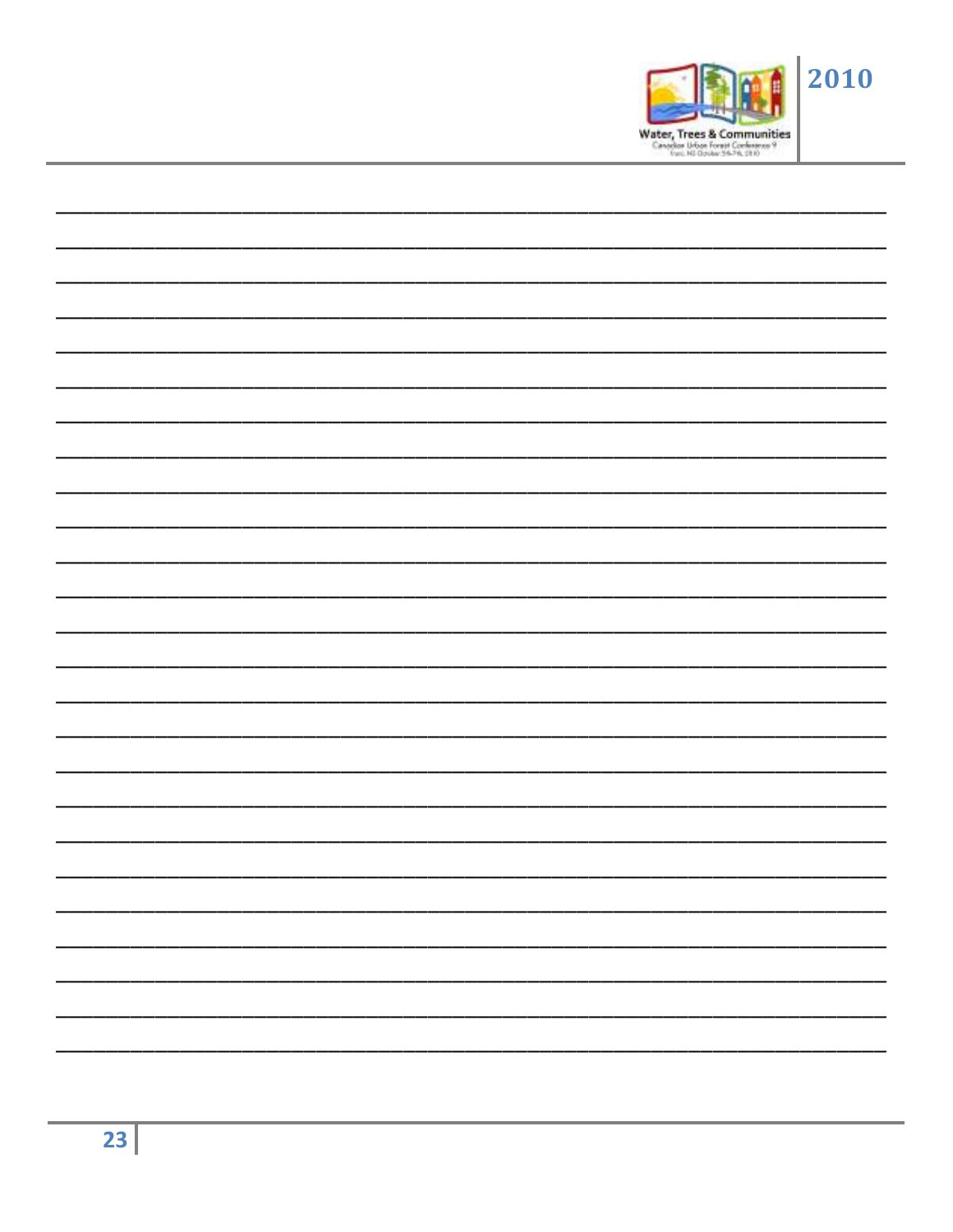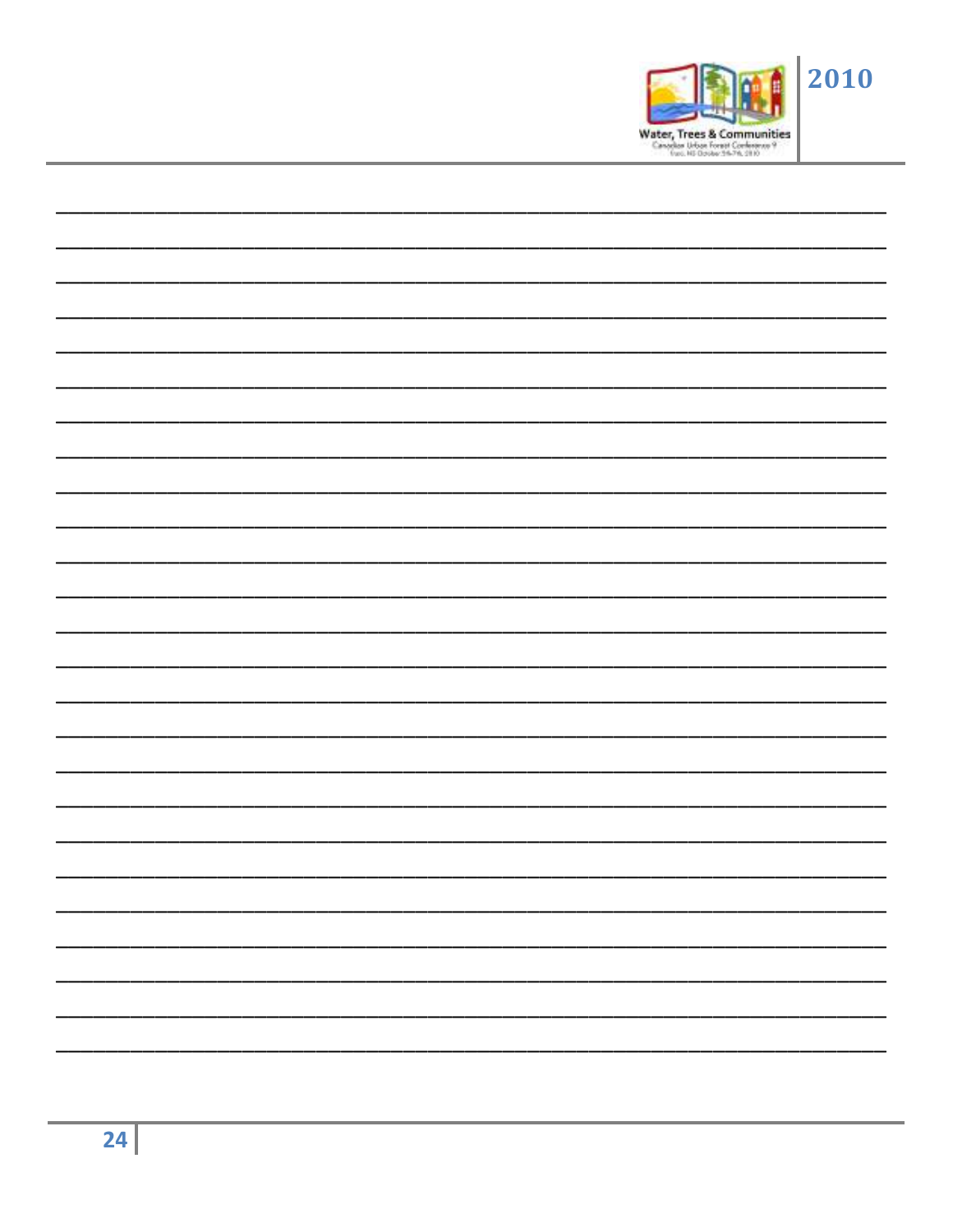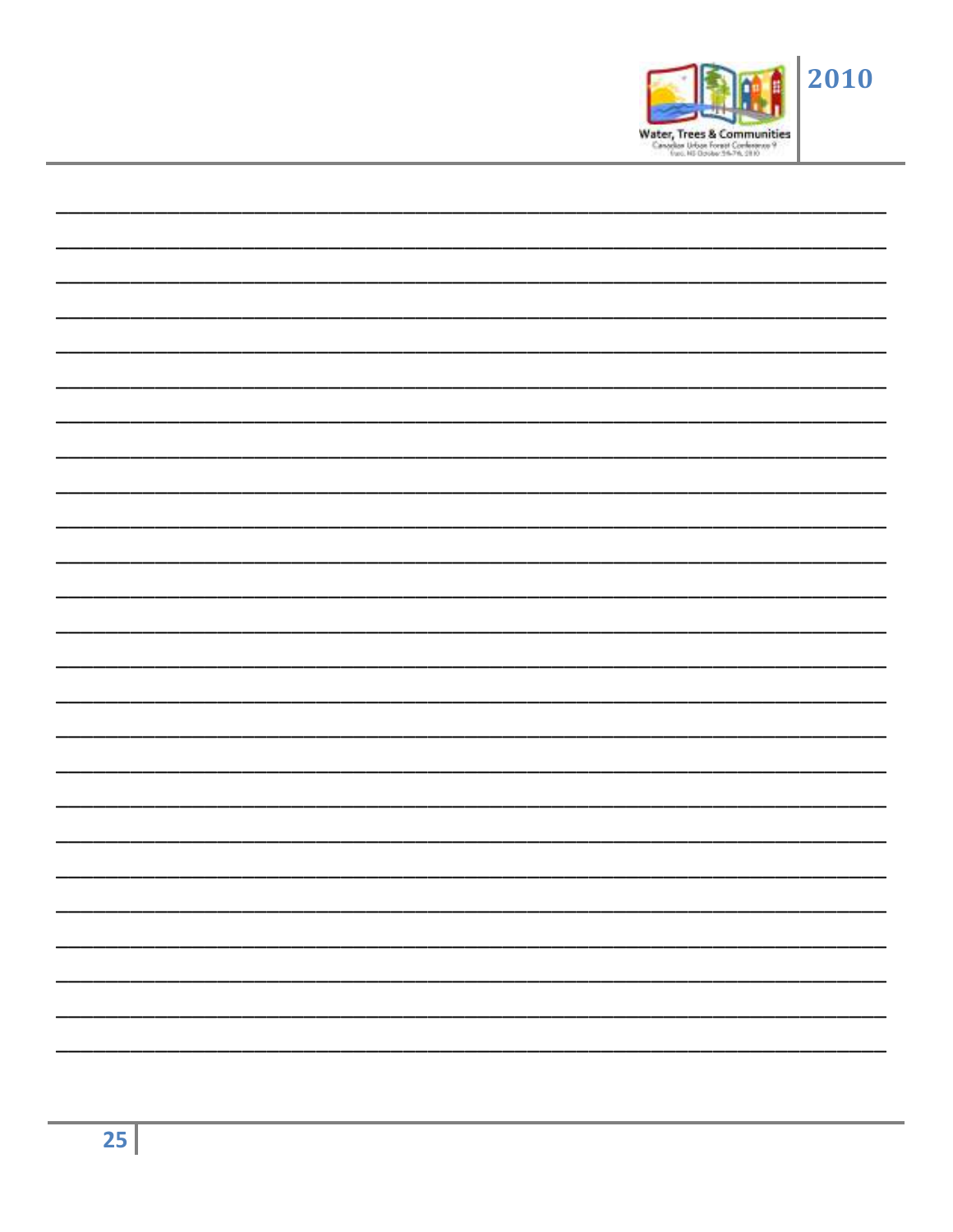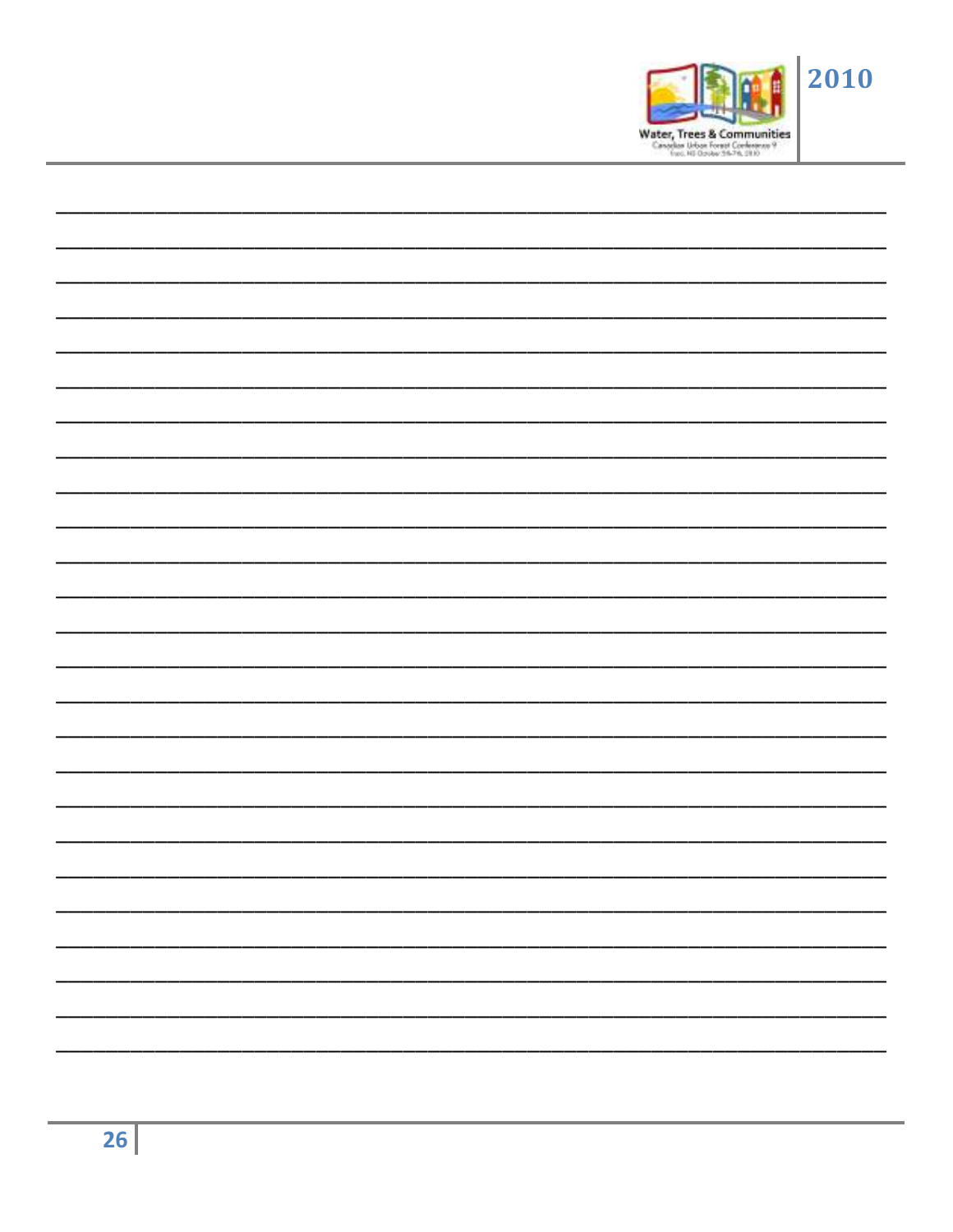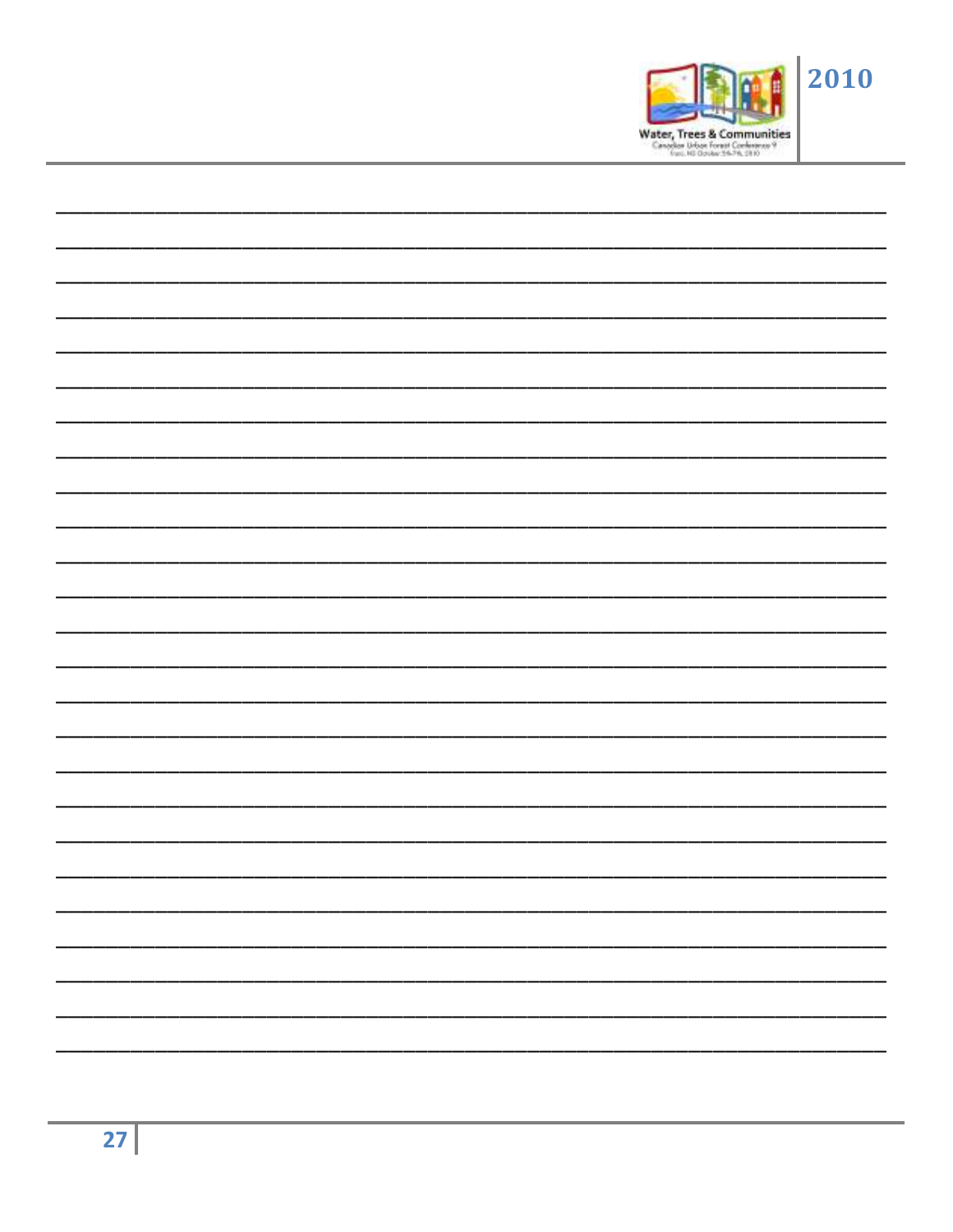

|  |  | - |
|--|--|---|
|  |  |   |
|  |  |   |
|  |  |   |
|  |  |   |
|  |  |   |
|  |  |   |
|  |  |   |
|  |  |   |
|  |  |   |
|  |  |   |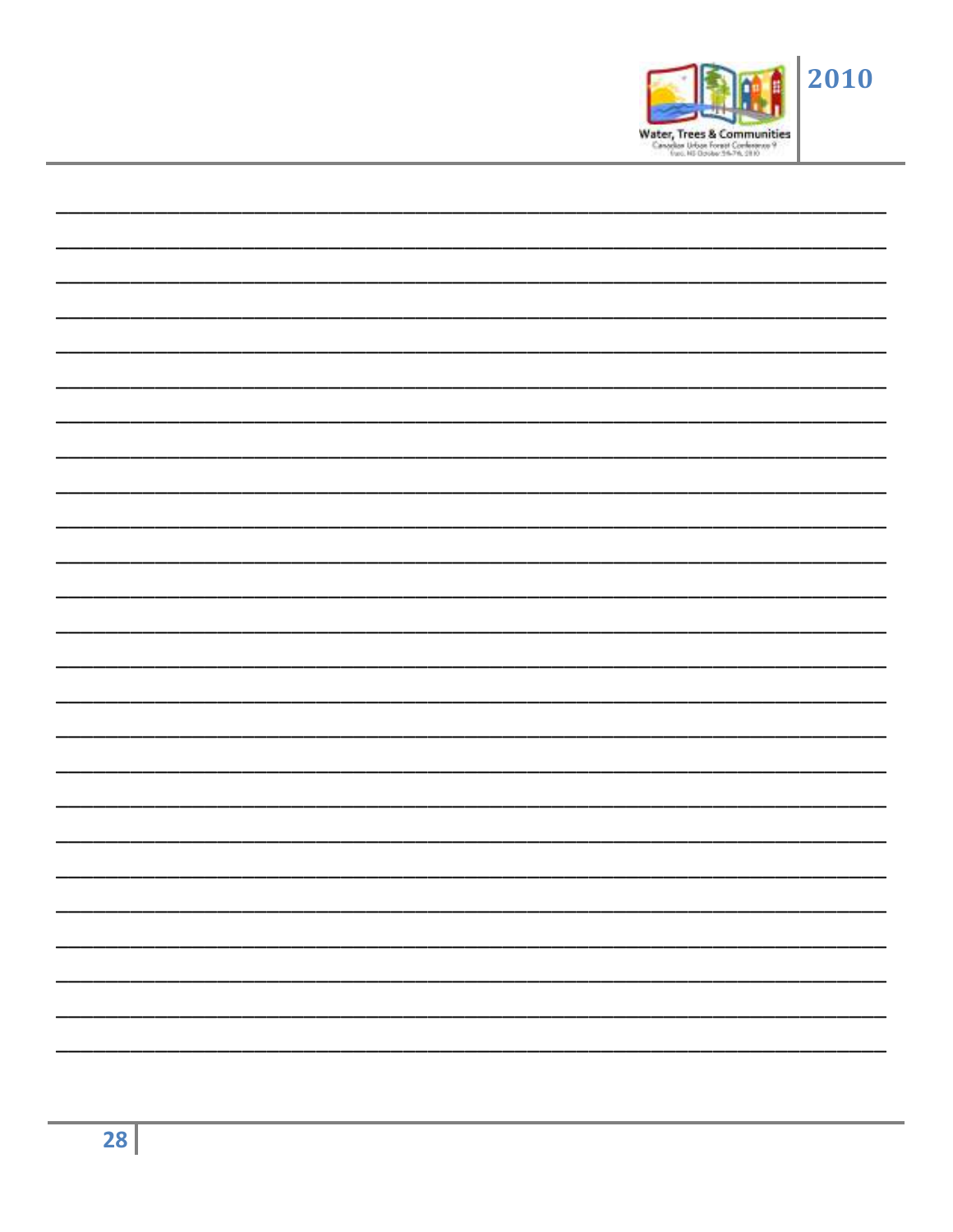

|  |  |  | ____ |
|--|--|--|------|
|  |  |  |      |
|  |  |  |      |
|  |  |  |      |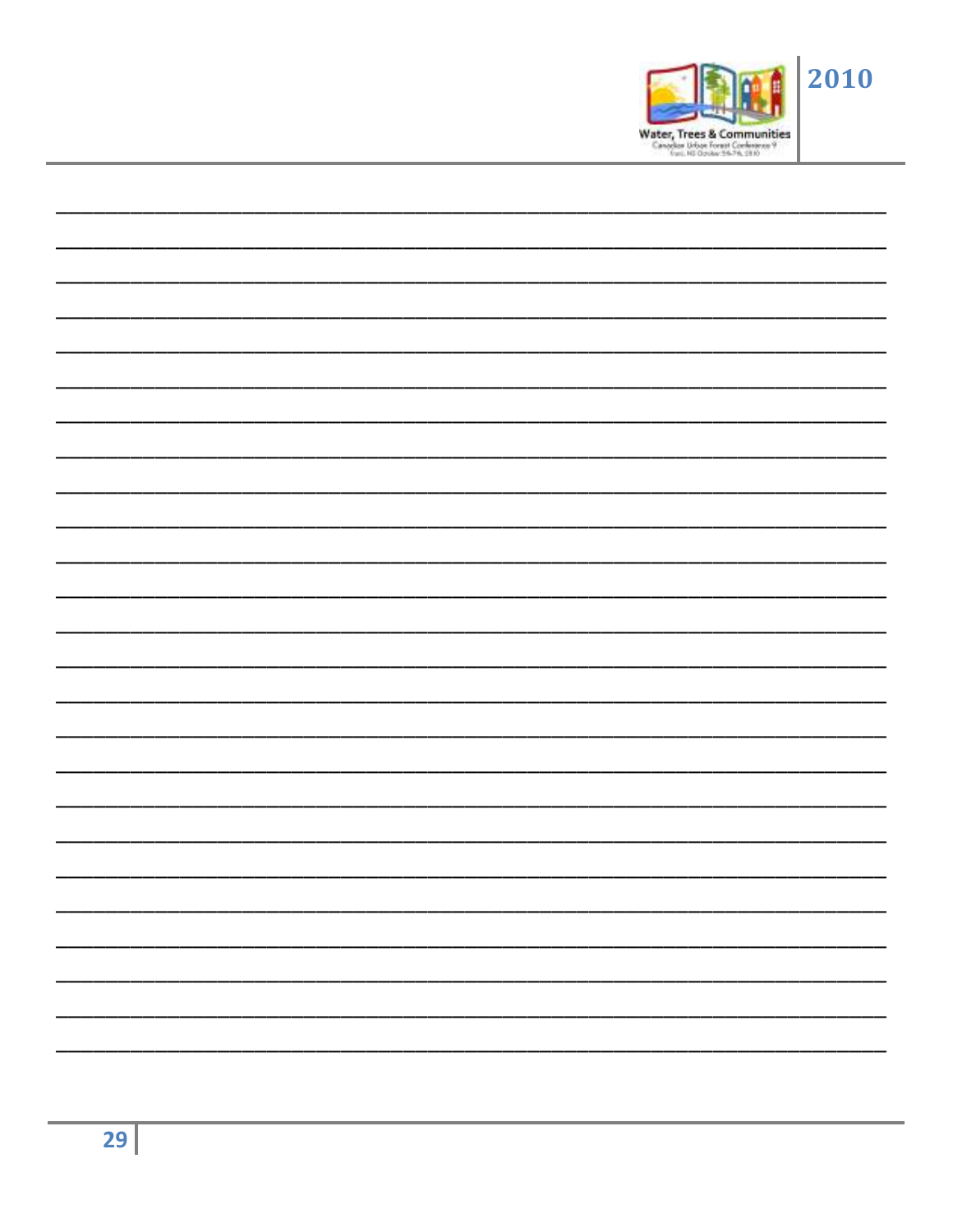

|  |  |  | Ξ.   |
|--|--|--|------|
|  |  |  |      |
|  |  |  |      |
|  |  |  | -    |
|  |  |  |      |
|  |  |  |      |
|  |  |  | ____ |
|  |  |  |      |
|  |  |  |      |
|  |  |  | —    |
|  |  |  |      |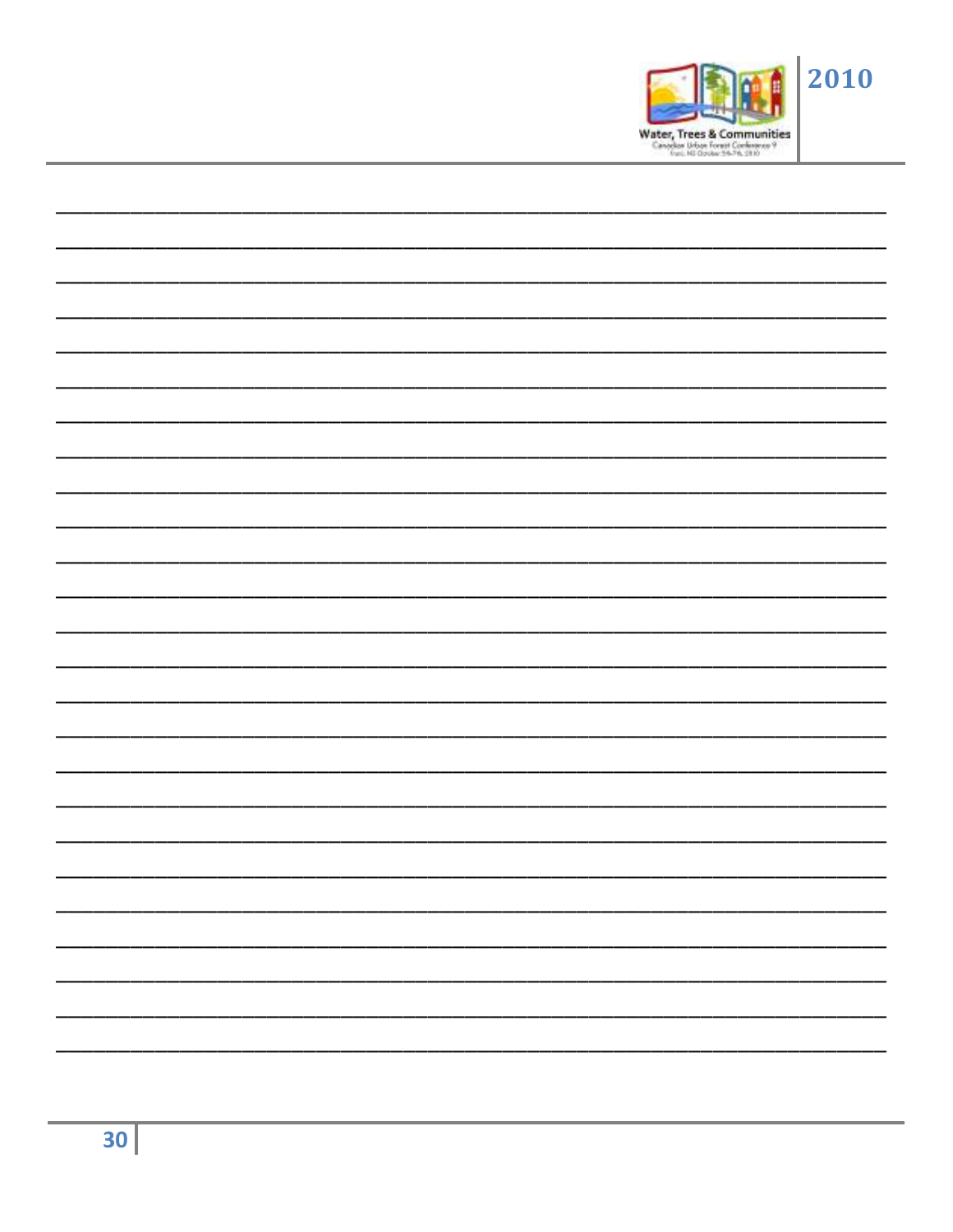

|  |  | - |
|--|--|---|
|  |  |   |
|  |  |   |
|  |  |   |
|  |  |   |
|  |  |   |
|  |  |   |
|  |  |   |
|  |  |   |
|  |  |   |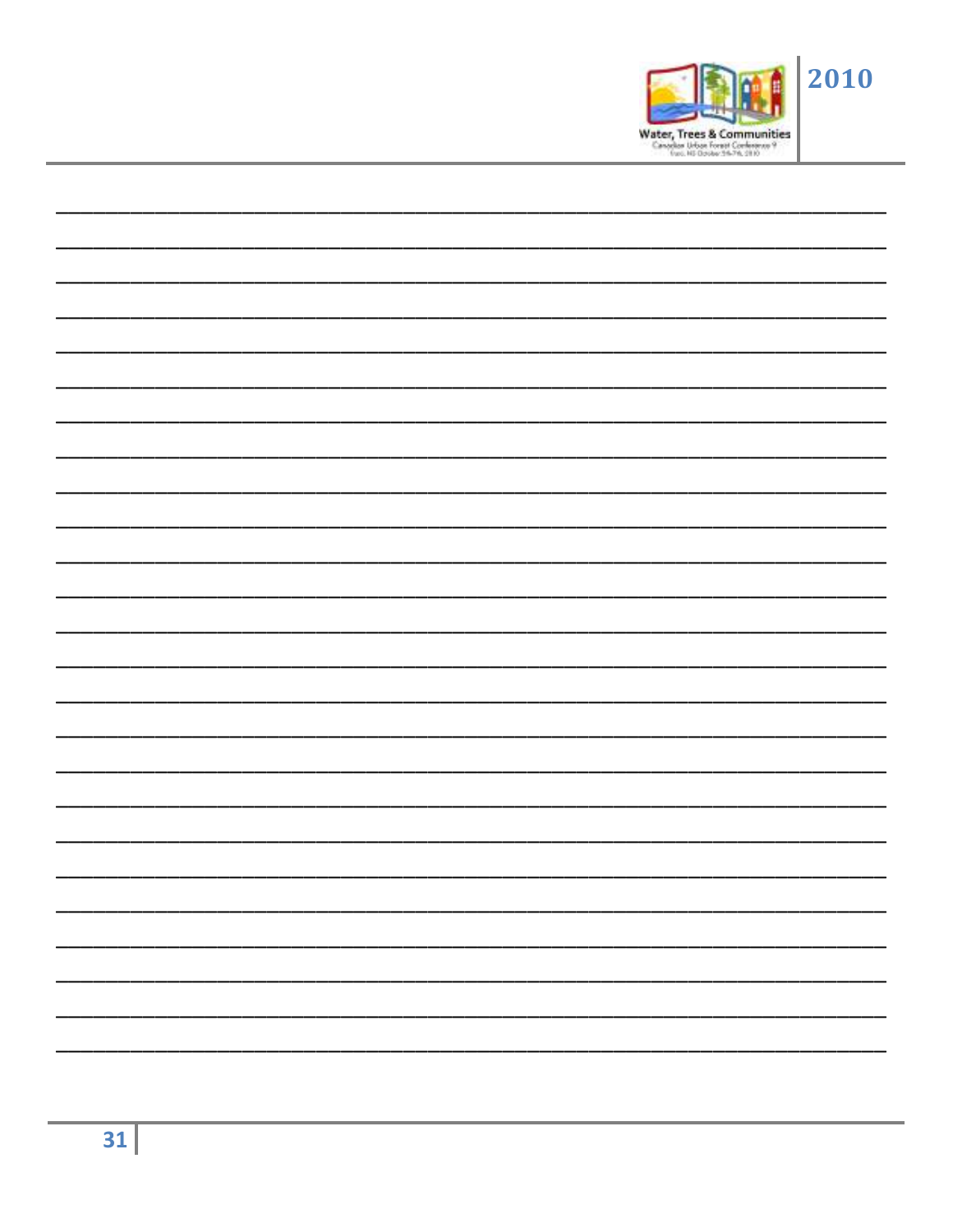

|  |  | - |
|--|--|---|
|  |  |   |
|  |  |   |
|  |  |   |
|  |  |   |
|  |  |   |
|  |  |   |
|  |  |   |
|  |  |   |
|  |  |   |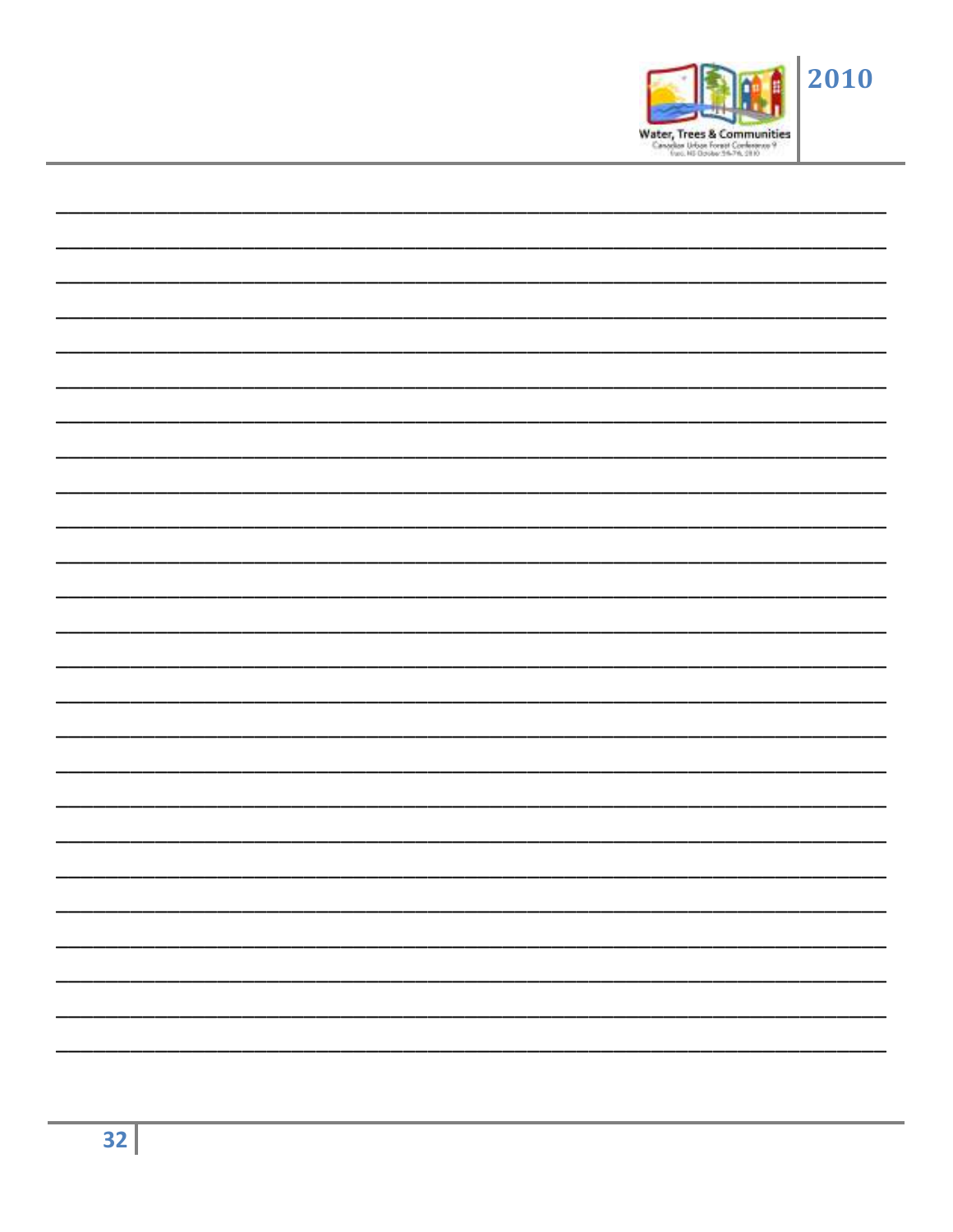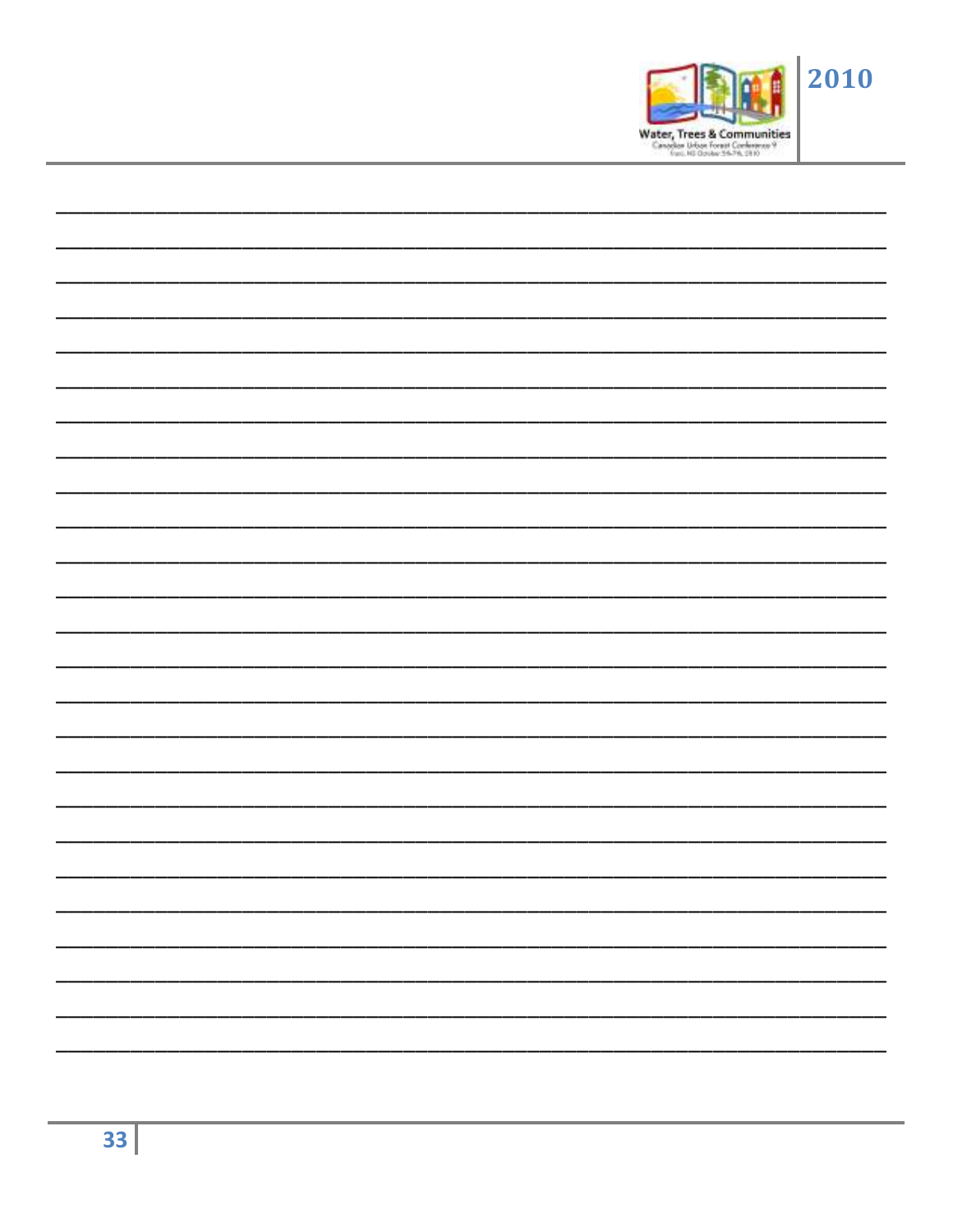

|  |  |  | $\overline{\phantom{0}}$ |
|--|--|--|--------------------------|
|  |  |  |                          |
|  |  |  |                          |
|  |  |  | -                        |
|  |  |  |                          |
|  |  |  |                          |
|  |  |  | -                        |
|  |  |  |                          |
|  |  |  |                          |
|  |  |  |                          |
|  |  |  | ———                      |
|  |  |  |                          |
|  |  |  |                          |
|  |  |  | Ξ.                       |
|  |  |  |                          |
|  |  |  |                          |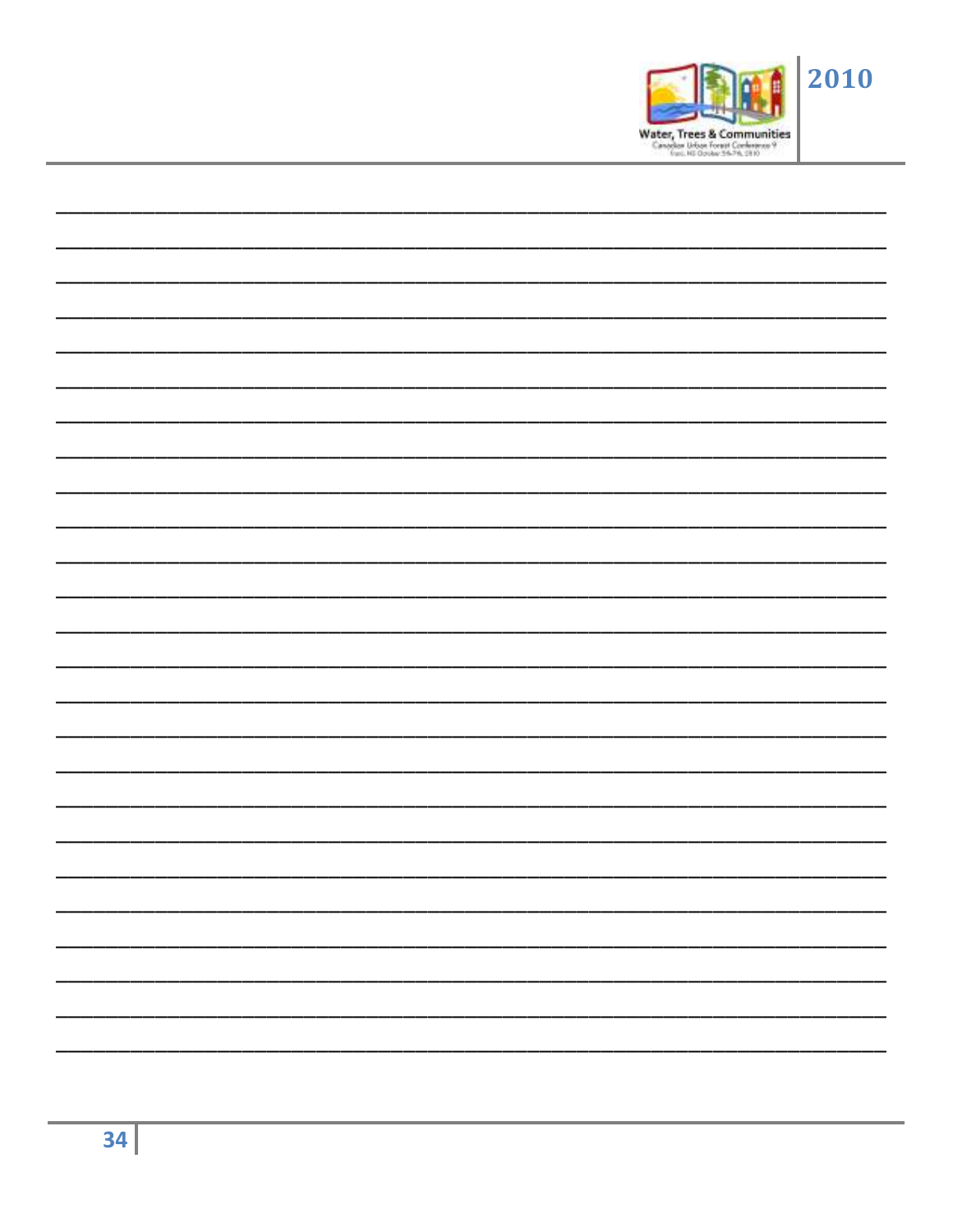